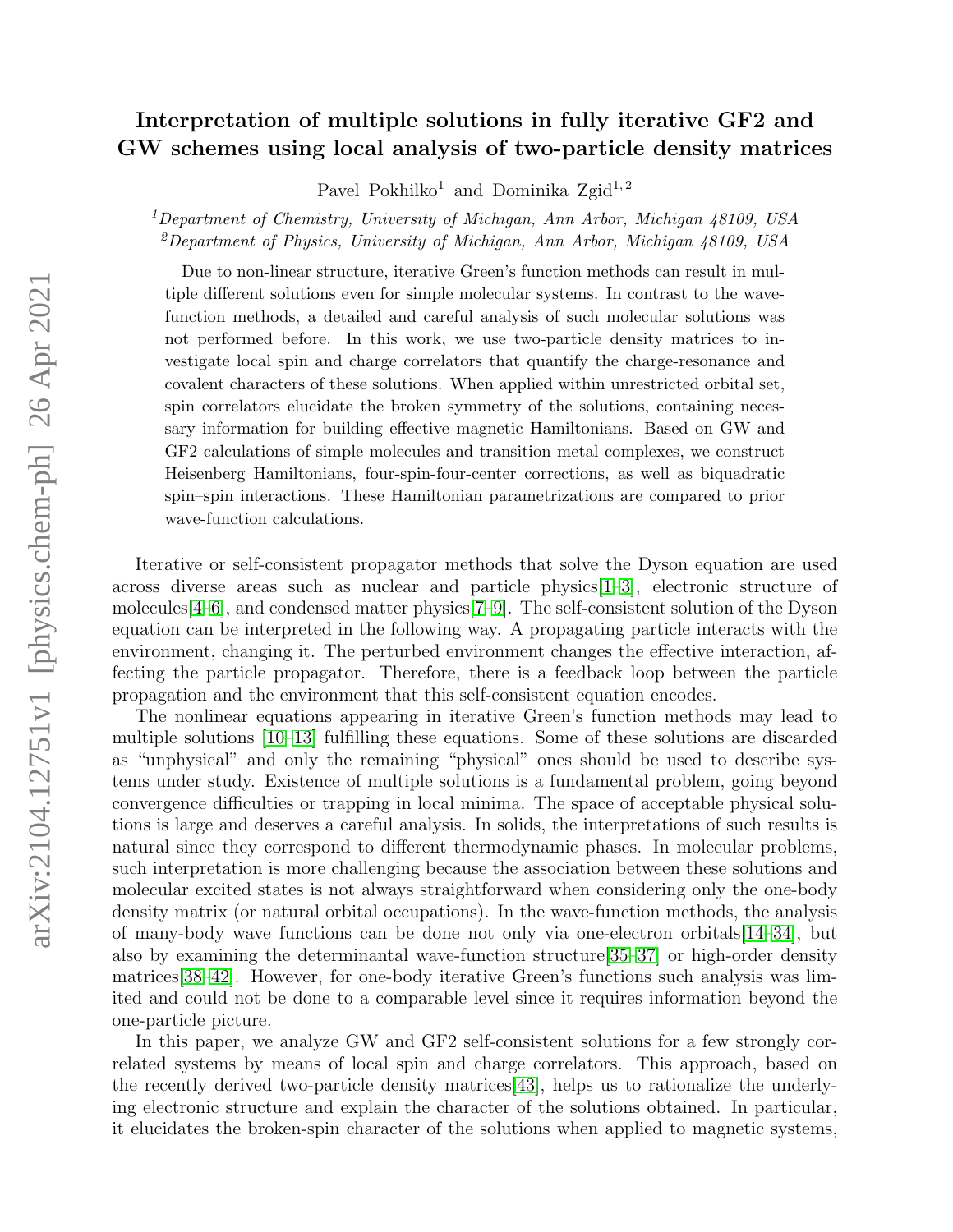establishing the interpretation ground of such calculations. Moreover, local spin and charge correlators serve as diagnostic tools for non-Heisenberg type interactions in magnetic species.

An imaginary-time Green's function G is defined as

$$
G_{pq}(\tau) = -\frac{1}{Z} \operatorname{Tr} \left[ e^{-(\beta - \tau)(H - \mu N)} p e^{-\tau (H - \mu N)} q^{\dagger} \right],\tag{1}
$$

$$
Z = \text{Tr}\left[e^{-\beta(\hat{H} - \mu \hat{N})}\right],\tag{2}
$$

where  $\tau$  is the imaginary time,  $\beta$  is the inverse temperature,  $\mu$  is the chemical potential, N is the particle-number operator, and  $Z$  is the grand-canonical partition function. Since the fermionic imaginary-time one-particle Green's function is antiperiodic and the bosonic Green's function is periodic, the corresponding frequency representations are discrete, known as Matsubara frequencies:

$$
\omega_n = \frac{(2n+1)\pi}{\beta},\tag{3}
$$

$$
\Omega_n = \frac{2n\pi}{\beta},\tag{4}
$$

where  $\omega_n$  are fermionic Matsubara frequencies and  $\Omega_n$  are bosonic Matsubara frequencies. The Dyson equation is written as

$$
G^{-1}(i\omega_n) = G_0^{-1}(i\omega_n) - \Sigma[G](i\omega_n),\tag{5}
$$

where the self-energy  $\Sigma[G]$  is a functional of the one-particle Green's function G and  $G_0$ is the Green's function of independent electrons. The exact definition of the self-energy depends on the actual approximation employed.

GF2 is a perturbative method that includes contributions to the self-energy up to the second order in terms of bare Coulomb interaction[\[5,](#page-10-9) [44–](#page-13-1)[48\]](#page-13-2). GW [\[4,](#page-10-2) [49–](#page-13-3)[54\]](#page-13-4) approximates the static part of self-energy with Hartree–Fock exchange. The dynamic part of its selfenergy is defined in terms of screened frequency dependent Coulomb interaction  $W(\Omega_n)$ .

The self-consistently solved equations lead to the following structure of the two-particle density matrix

$$
\Gamma_{\langle pq|rs\rangle} = \gamma_{pr}\gamma_{qs} - \gamma_{ps}\gamma_{qr} + \Gamma_{\langle pq|rs\rangle}^{\text{conn}},\tag{6}
$$

$$
\Gamma_{\langle pq|rs\rangle}^{\text{disc}} = \gamma_{pr}\gamma_{qs} - \gamma_{ps}\gamma_{qr},\tag{7}
$$

where  $\Gamma$  is the two-particle density matrix,  $\gamma$  is the one-particle density matrix, and  $\Gamma^{\text{conn}}$  and Γ disc are the connected and disconnected parts of two-particle density matrix, respectively. The connected part is also known as the electronic cumulant of the two-particle density matrix.

The self-energy functional  $\Sigma[G]$ , particular for the approximation employed, determines the actual expression for the electronic cumulant. The GF2 and GW approximations lead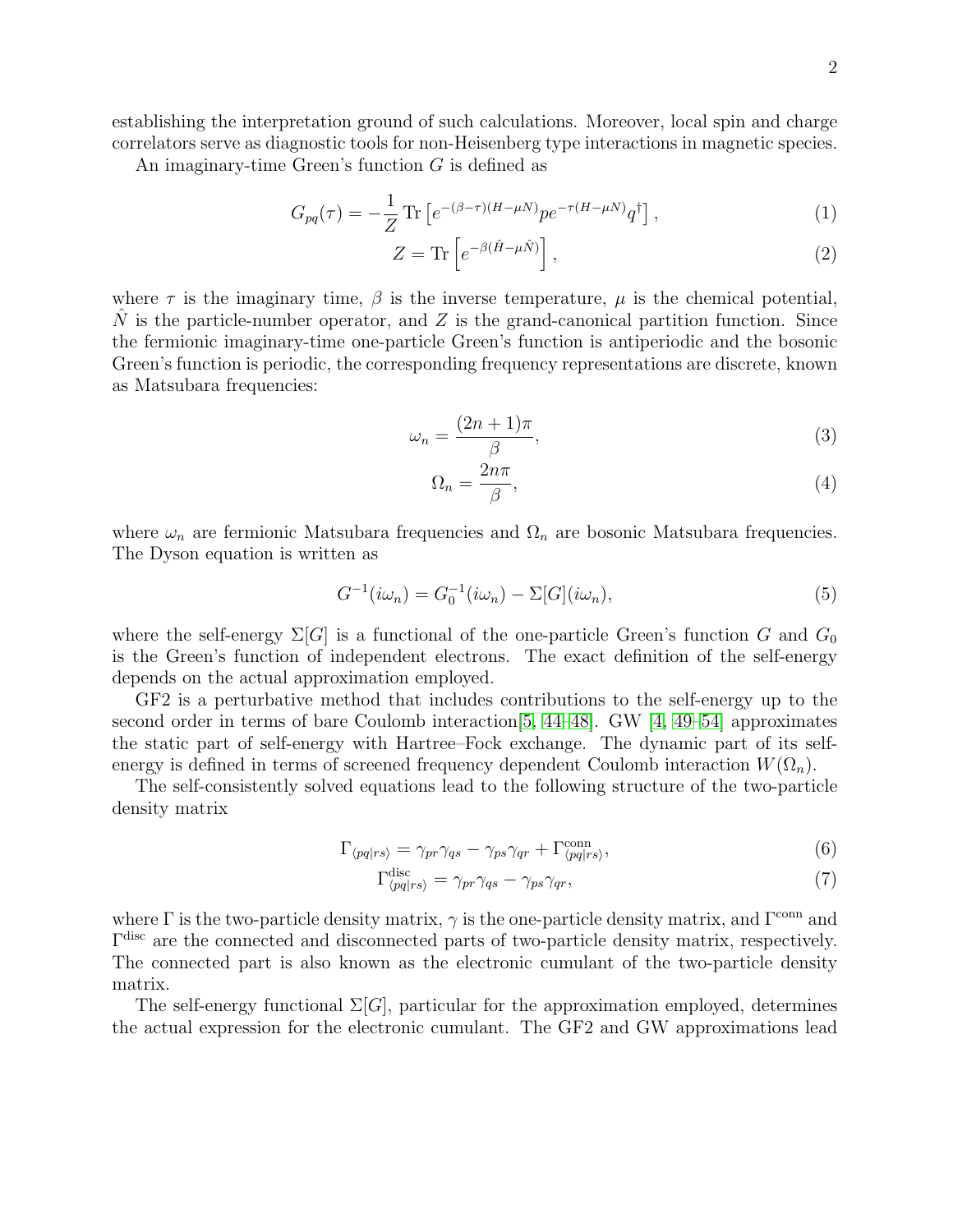to the following cumulants:

$$
\Gamma_{\langle p_0 q_0 | r_0 s_0 \rangle}^{\text{GF2}} = \frac{1}{\beta} \sum_{\omega_n} \sum_t I_{p_0 q_0 t s_0}^{dir + ex,1} (i\omega_n) G_{tr_0} (i\omega_n), \tag{8}
$$

$$
I_{p_0q_0ts_0}^{dir+ex,1}(\tau) = -\sum_{uvw} \langle tu || vw \rangle G_{vp_0}(\tau) G_{wq_0}(\tau) G_{s_0u}(-\tau), \tag{9}
$$

$$
\Gamma^{\text{GW}}_{(p_0q_0|r_0s_0)} = -\frac{1}{\beta} \sum_{\Omega_m} \sum_{pqrs} \Pi_{r_0s_0pq}(\Omega_m) W_{(pq|rs)}(\Omega_m) \Pi_{rsp_0q_0}(\Omega_m), \tag{10}
$$

where all the indices label spin-orbitals.

$$
A \leftarrow A
$$
  
\n
$$
B \leftarrow A
$$
  
\n
$$
\begin{array}{ccc}\n\downarrow & \uparrow & \uparrow \\
\downarrow & \downarrow & \downarrow\n\end{array}
$$
  
\n
$$
\begin{array}{ccc}\n\langle \delta N_A \delta N_B \rangle = 0 & \langle \delta N_A \delta N_B \rangle = -1 \\
\downarrow & \downarrow & \downarrow\n\end{array}
$$
  
\n
$$
A \leftarrow A
$$
  
\n
$$
B \leftarrow A
$$
  
\n
$$
\begin{array}{ccc}\n\downarrow & \uparrow & \downarrow \\
\downarrow & \downarrow & \downarrow\n\end{array}
$$
  
\n
$$
\begin{array}{ccc}\n\downarrow & \downarrow & \downarrow \\
\downarrow & \downarrow & \downarrow\n\end{array}
$$
  
\n
$$
\begin{array}{ccc}\n\downarrow & \downarrow & \downarrow \\
\downarrow & \downarrow & \downarrow\n\end{array}
$$
  
\n
$$
\begin{array}{ccc}\n\downarrow & \downarrow & \downarrow \\
\downarrow & \downarrow & \downarrow\n\end{array}
$$
  
\n
$$
\begin{array}{ccc}\n\downarrow & \downarrow & \downarrow \\
\downarrow & \downarrow & \downarrow\n\end{array}
$$
  
\n
$$
\begin{array}{ccc}\n\langle \vec{S}_A \vec{S}_B \rangle = 0.25 & \langle \vec{S}_A \vec{S}_B \rangle = -0.75\n\end{array}
$$

<span id="page-2-0"></span>FIG. 1: Possible configurations formed with 2 electrons and 2 localized orbitals A and B. Local different-center charge and spin correlators are shown.

A statistical cumulant [\[55\]](#page-13-5) of two operators  $\hat{X}$  and  $\hat{Y}$  is defined as

$$
\Pi_{XY} = \langle \hat{X}\hat{Y} \rangle - \langle \hat{X} \rangle \langle \hat{Y} \rangle = \langle (\hat{X} - \langle \hat{X} \rangle)(\hat{Y} - \langle \hat{Y} \rangle) \rangle = \langle \delta \hat{X} \delta \hat{Y} \rangle. \tag{11}
$$

Statistical cumulants are also known as covariances. They measure the joint variability of two random variables. Covariances employ the mean value of the product of the deviations of two variables from their respective means/averages (here denoted as  $\langle X \rangle$  and  $\langle Y \rangle$ ). When deployed within localized orbitals, statistical cumulants of local operators give a local into the probe of electronic structure. For example, local charge cumulants have been used to define a chemical bond order[\[56](#page-13-6)[–62\]](#page-14-0) and local spin cumulants have been used for the analysis of polyradical species[\[63–](#page-14-1)[67\]](#page-14-2). Here the local operators are constructed from the integrals, expressed in orbitals localized [\[68\]](#page-14-3) in a certain space region. We follow the Mulliken-like partitioning, similar to Ref.[\[59,](#page-14-4) [60,](#page-14-5) [66\]](#page-14-6), i.e. use atomic orbitals for partitioning of the system into fragments. Consequently, the local particle number and local spin operators on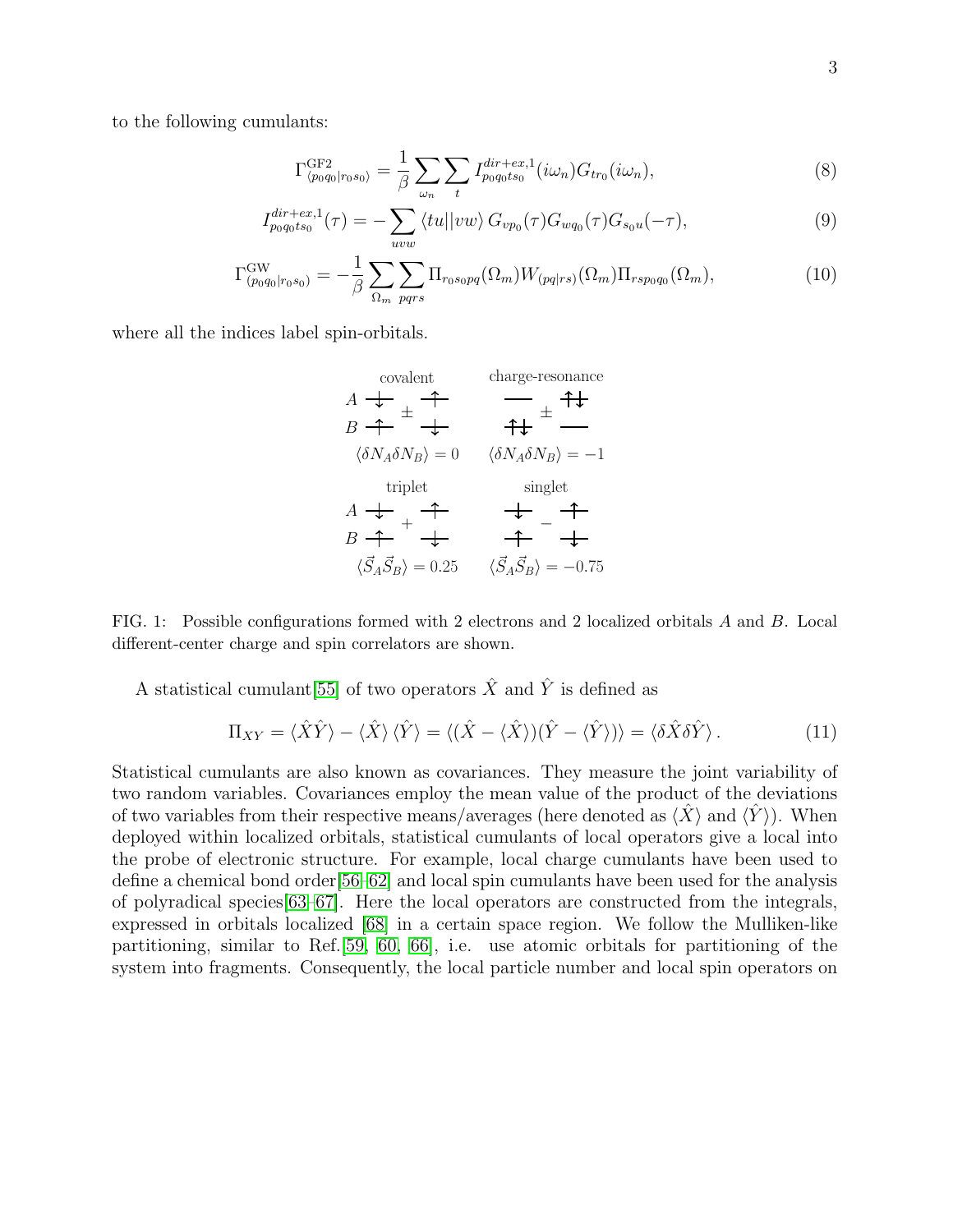a fragment A are defined as

$$
\hat{N}^{A} = \sum_{pq \in A} \langle p|q \rangle \left( a_{p,\alpha}^{\dagger} a_{q,\alpha} + a_{p,\beta}^{\dagger} a_{q,\beta} \right) \tag{12}
$$

$$
\hat{S}_z^A = \frac{1}{2} \sum_{pq \in A} \langle p|q \rangle \left( a_{p,\alpha}^\dagger a_{q,\alpha} - a_{p,\beta}^\dagger a_{q,\beta} \right) \tag{13}
$$

$$
\hat{S}^A_+ = \sum_{pq \in A} \langle p|q \rangle \, a^{\dagger}_{p,\alpha} a_{q,\beta} \tag{14}
$$

$$
\hat{S}_{-}^{A} = \sum_{pq \in A} \langle p|q \rangle a_{p,\beta}^{\dagger} a_{q,\alpha} \tag{15}
$$

Below we consider a few examples that can be rationalized by means of local charge and spin correlators. Cartesian geometries of each molecule is given in the Supplementary Information. Dunning's cc-pVDZ basis sets were used in all calculations[\[69–](#page-14-7)[71\]](#page-15-0). Green's function calculations were performed with the in-house GF2 and GW codes within resolution-oridentity (RI) approximation of two-electron integrals[\[46,](#page-13-7) [72\]](#page-15-1); integrals were computed with PySCF program[\[73\]](#page-15-2). Full configuration interaction (FCI) was performed with GAMESS program (2020 R1 version)[\[74\]](#page-15-3).



<span id="page-3-0"></span>FIG. 2: The temperature dependence of the GW internal energy and entropy for the H<sub>2</sub> molecule. The solutions are labeled according to the physical meaning of the corresponding HF solutions.

H<sup>2</sup> molecule. We obtained 3 zero-temperature Hartree–Fock solutions for a stretched hydrogen molecule: broken-spin UHF, high-spin UHF (triplet), and RHF (ionic) solutions. Using these HF solutions as guesses, we converged the corresponding unrestricted and restricted finite-temperature self-consistent HF, GW, and GF2 calculations. The resulting finite-temperature solutions are distinct from each other. To obtain these solutions as a function of temperature, the chemical potential is optimized at  $\beta = 1000$  a.u.<sup>-1</sup> separately for each of the solutions to ensure that  $n = 2$ , where n is the number of electrons. Subsequently, the chemical potential was fixed at this value for all other temperatures. The energies and entropies for the GW solutions (Figure [2\)](#page-3-0) are flat in a broad range of temperatures. At a very high temperature, the GW solution obtained from RHF (ionic) solution starts losing electrons (due to maintaining a constant chemical potential for all temperatures), which leads to an increase in the energy and entropy (see Figure [2\)](#page-3-0).

Tab. [I](#page-4-0) shows local charge and spin correlators between the same and different centers. Values of these correlators can be used to interpret and distinguish different molecular solutions as illustrated in Fig. [1.](#page-2-0) The zero-temperature RHF (ionic) solution is a mixture of covalent  $(\langle \delta N_A \delta N_B \rangle = 0)$  and charge-resonance configurations  $(\langle \delta N_A \delta N_B \rangle \neq 0)$ . Correla-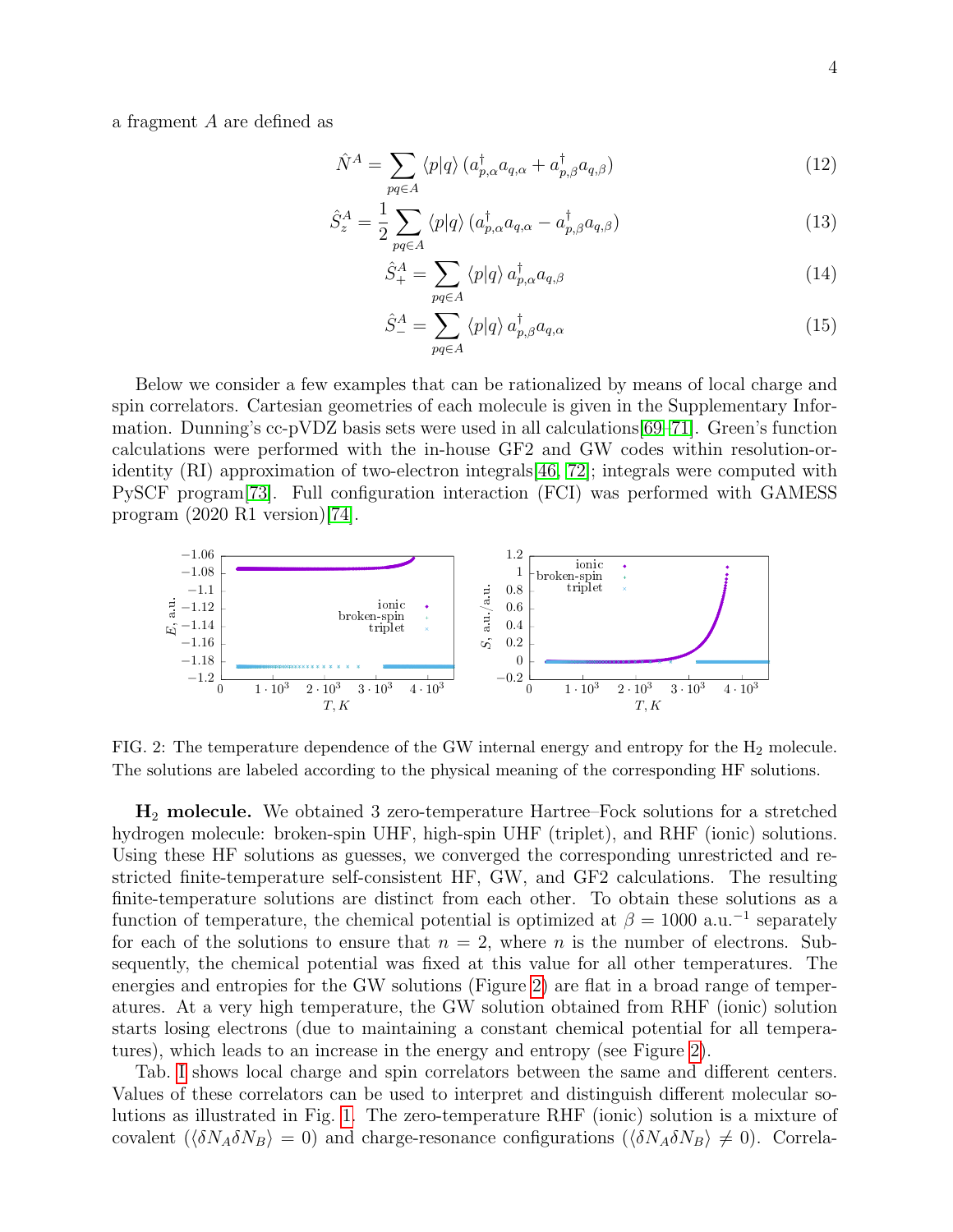| $\langle \delta {\bf N_A} \delta {\bf N_B} \rangle$ |                                                               |      | $\langle \delta {\bf N_A} \delta {\bf N_A} \rangle$ |                         |                                     |      |                           |
|-----------------------------------------------------|---------------------------------------------------------------|------|-----------------------------------------------------|-------------------------|-------------------------------------|------|---------------------------|
| method                                              |                                                               |      | ionic triplet broken-spin method                    |                         |                                     |      | ionic triplet broken-spin |
| HF (finite temp) $ -0.38$ 0.00                      |                                                               |      | 0.00                                                | HF (finite temp) $0.50$ |                                     | 0.00 | 0.00                      |
| GW, disc                                            | $-0.28$                                                       | 0.00 | 0.00                                                | GW, disc                | 0.51                                | 0.01 | 0.01                      |
| <b>GW</b>                                           | 0.13                                                          | 0.00 | 0.00                                                | <b>GW</b>               | 0.64                                | 0.30 | 0.30                      |
| GF2                                                 | $-0.17$                                                       | 0.00 | 0.00                                                | GF <sub>2</sub>         | 0.21                                | 0.00 | 0.00                      |
|                                                     | $\langle \mathrm{S}_\mathrm{A} \mathrm{S}_\mathrm{B} \rangle$ |      |                                                     |                         | $\langle \bf{S}_A \bf{S}_A \rangle$ |      |                           |
|                                                     |                                                               |      |                                                     |                         |                                     |      |                           |
| method                                              |                                                               |      | ionic triplet broken-spin method                    |                         |                                     |      | ionic triplet broken-spin |
| $HF$ (finite temp)                                  | $-0.39$                                                       | 0.25 | $-0.25$                                             | HF (finite temp) $0.38$ |                                     | 0.76 | 0.76                      |
| GW, disc                                            | $-0.28$                                                       | 0.25 | $-0.25$                                             | GW, disc                | 0.39                                | 0.76 | 0.76                      |
| <b>GW</b>                                           | $-0.07$                                                       | 0.25 | $-0.25$                                             | <b>GW</b>               | 0.60                                | 0.83 | 0.83                      |

<span id="page-4-0"></span>TABLE I: Local charge and spin correlators for the  $H_2$  molecule, computed for Green's functions at  $\beta = 1000$  a.u. Both full GW and only disconnected part of the GW correlators are are listed.

tors, computed with the finite-temperature RHF solution, also show mixed charge-resonance and covalent characters. Characters of both finite-temperature UHF solutions also match the corresponding zero-temperature UHF solutions. These trends can be explained through a symmetry breaking of a particular type:

<span id="page-4-1"></span>
$$
\hat{\rho} = \sum_{i} w_{i} \left| \Psi_{i} \right\rangle \left\langle \Psi_{i} \right| \to \hat{\rho}_{HF}^{(T=0)} = \left| \Phi_{HF} \right\rangle \left\langle \Phi_{HF} \right|, \tag{16}
$$

where  $\hat{\rho}$  is the grand canonical density operator,  $w_i$  are the Boltzmann weights for an eigenstate  $\Psi_i$ , and  $\Phi_{HF}$  is the Hartree–Fock determinant (the last equality is written in the low-temperature limit). In general, when the symmetry breaking occurs, it does not result in a pure-state low-temperature limit, as is the case, for example, for HF with fractional occupancies. The corresponding symmetry analysis of  $\hat{\rho}$  requires consideration of *projec*tive representations of symmetry groups rather than linear representations. This gives more pathways of symmetry breaking, going beyond Fukutome's HF symmetry breaking classification[\[75\]](#page-15-4) (see also generalization for Green's functions[\[76\]](#page-15-5)). However, in our case, we observe symmetry breaking with the pure-state low-temperature limit which is easy to analyze.

At zero temperature, the high-spin triplet UHF determinant describes the triplet wave function qualitatively correctly. However, the corresponding finite-temperature  $\hat{\rho}$  should contain contributions from triplet configurations with all spin projections (since their energies are degenerate), requiring a multiconfigurational treatment. This results in a triplet symmetry-broken finite temperature UHF solution with unequal average numbers of  $\alpha$  and  $\beta$  electrons while having a triplet pure-state UHF solution in the low-temperature limit. For the finite temperature symmetry-broken triplet, local spin correlators are 0.76 and 0.25 for the spins on the same and different centers, respectively. The broken-spin UHF determinant leads to a broken-spin finite-temperature UHF solution with equal average numbers of  $\alpha$  and  $\beta$  electrons. While the local spin correlator on the same centers is 0.76, the local spin correlator between different centers is −0.25 due to the opposite orientation of local spins in the broken-spin solution. Local charge correlators for both UHF solutions are zero, confirming the covalent character of these solutions.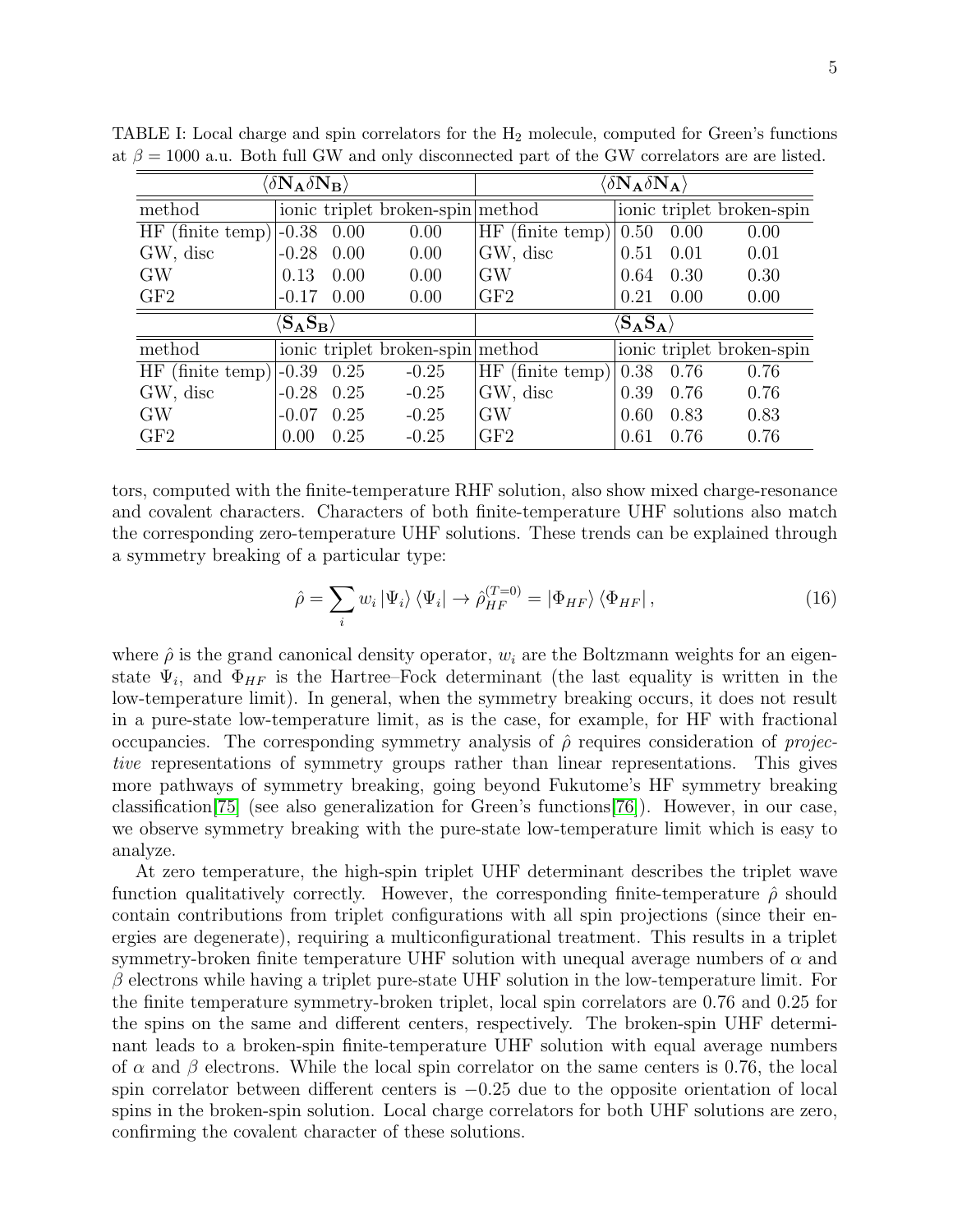GW and GF2 preserve the characters of the broken-spin UHF, high spin UHF, and RHF ionic solutions. Their energy and entropy temperature dependences are too flat (see Figure [2\)](#page-3-0) because these methods do not provide enough correlation to properly illustrate temperature dependencies of these solutions (FCI does not have this issue as shown in Fig. S1 in SI). Although weakly correlated methods can give expressions for the density operator analogous to Eq. [16,](#page-4-1) one should be careful with such generalizations, since Green's function methods do not have to be ensemble representatable. For example, the GW two-particle density matrix does not have the permutational symmetry required to ensure ensemble representability. Yet, local correlators provide useful characterizations for the solutions obtained. Different-center spin correlators evaluated for GW and GF2 obtained from the RHF (ionic) guess become closer to zero. The different-center charge correlators for this ionic solution range from  $-0.38$  (HF) to 0.13 (GW) and  $-0.17$  (GF2) indicating that the presence of electronic correlation suppresses the high-energy ionic contributions and enhances the covalent character of the solution. This is also suggested by the increase in the local samecenter spin correlators from 0.38 (HF) to 0.60 (GW) and 0.61 (GF2). Although these correlators show an improvement in the description of strong correlation, the deviation from their limiting values is still significant, indicating that the solutions are partly contaminated with the ionic contributions. The above analysis explains why the restricted GF2 does not give correct electronic energies at the dissociation limit.

GF2 and GW solutions obtained from the UHF guesses preserve the character of the corresponding Hartree–Fock solutions. However, same-center GW correlators (the charge and spin correlators are 0.30 and 0.83, respectively) show deviations from the expected values. This artifact appears only when the electronic cumulant is present indicating that it is likely due to the omission of the correct permutational structure of the GW cumulant. This observation is consistent with our earlier findings of large charge and spin fluctuations in the atomic GW calculations[\[43\]](#page-13-0). The GF2 cumulant has a correct permutational structure and does not lead to these artifacts. Since the same-center correlators for the triplet and broken-spin GW solutions are numerically close, we hope that these effects will be cancelled when energy differences are considered.

The interpretation of energies of broken-spin UHF and DFT solutions was pioneered by Noodleman[\[77\]](#page-15-6), who suggested to construct effective Heisenberg Hamiltonians from such solutions. This approach found its widespread use in the evaluations of magnetic couplings for molecular magnets[\[78–](#page-15-7)[82\]](#page-16-0). However, a rigorous theoretical justification of such a scheme is not always clear since the evaluation of two-particle properties in DFT is usually done for the Kohn–Sham determinant, which is not exact[\[83–](#page-16-1)[85\]](#page-16-2). Here, we are following the Davidson's and Clark's<sup>[\[63–](#page-14-1)[65\]](#page-14-8)</sup> reasoning and use local spin correlators to construct the Heisenberg Hamiltonian and use the known relations between the effective exchange coupling J and energy differences:

$$
H = -J_{AB}\mathbf{S}_A \cdot \mathbf{S}_B,
$$
  

$$
J = E(S) - E(T) = 2(E(BS) - E(T)),
$$

where S, T, and BS denote the singlet, triplet, and broken-spin solutions. Such construction of effective Hamiltonian is different from the Bloch's effective Hamiltonian theory[\[86–](#page-16-3)[88\]](#page-16-4), also used for derivations of the effective magnetic Hamiltonians[\[89](#page-16-5)[–96\]](#page-17-0).

Tab. [II](#page-6-0) contains the extracted effective exchange couplings from the broken-spin and FCI solutions. The Noodleman's interpretation applied to UHF, GW, and GF2 predicts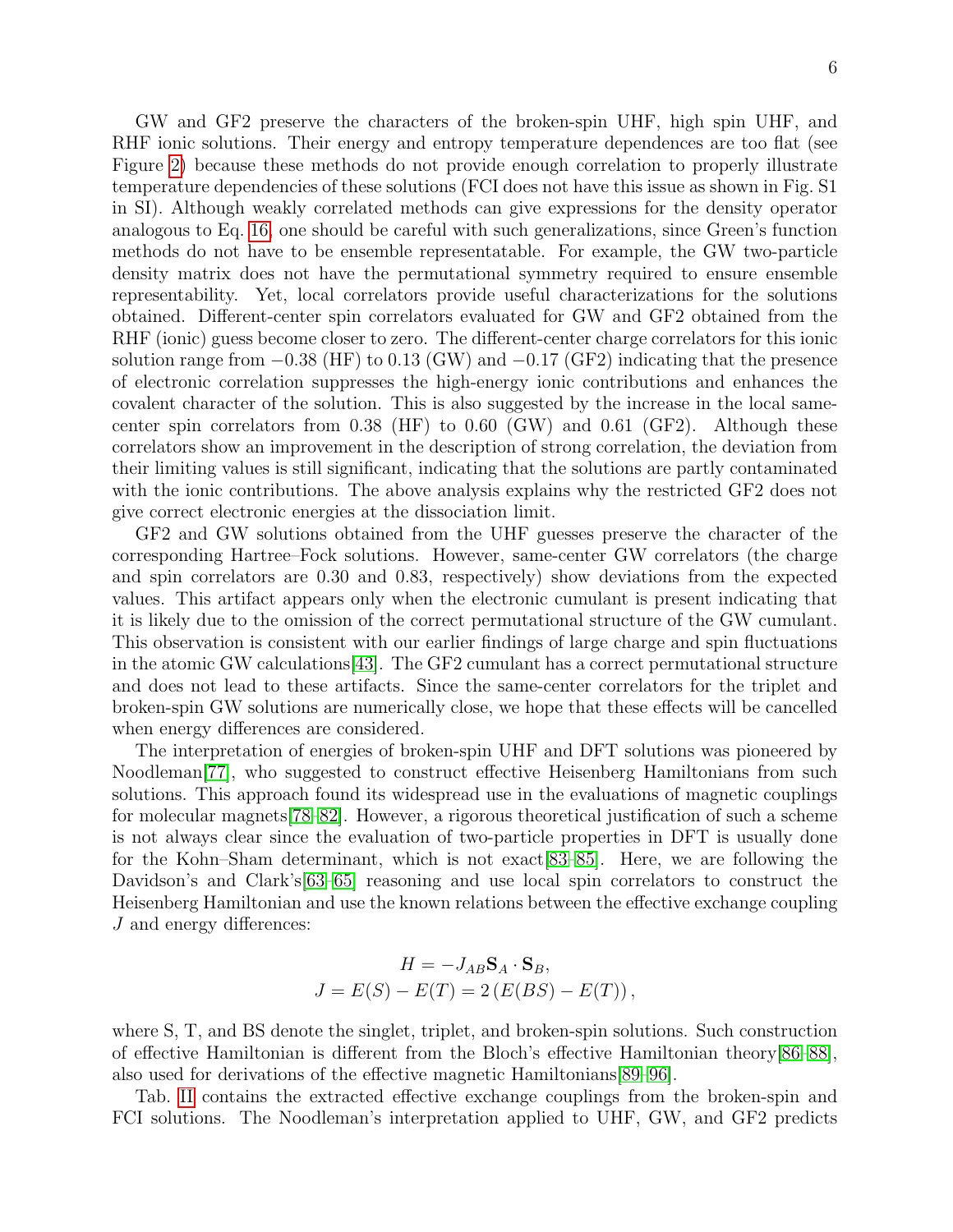<span id="page-6-0"></span>

|                | System Parameter FCI GW GF2 UHF |  |                           |  |
|----------------|---------------------------------|--|---------------------------|--|
| H <sub>2</sub> |                                 |  | $ -213 - 217 - 218 - 212$ |  |
| ${\rm H}_4$    |                                 |  | $ -185 - 189 - 189 - 183$ |  |
| $H_{4}$        | $J_{4c}$                        |  | $-3.9 -3.8 -3.8 -3.4$     |  |

TABLE II: Extracted parameters from FCI and broken-spin solutions in cm<sup>-1</sup>.

<span id="page-6-1"></span>TABLE III: Energies of broken-spin solutions in cm−<sup>1</sup> . The high-spin solutions are taken as a zero energy.

|                                                      |   |   | $ GW \text{ GF2 UHF} $ |
|------------------------------------------------------|---|---|------------------------|
|                                                      |   |   |                        |
| $S_z = 0$ -378 -379 -366<br>$S_z = 1$ -285 -286 -276 |   |   |                        |
| $S_z = 2$                                            | 0 | ∩ |                        |

exchange constants differing from the FCI ones by only a few wavenumbers.

**Tetrahedral H<sub>4</sub>.** Stretched tetrahedral  $H_4$  is another example of a strongly correlated system. Its Hartree–Fock broken-symmetry solutions has been classified before[\[97,](#page-17-1) [98\]](#page-17-2). Here, we consider only the unrestricted solutions computed from axial UHF guesses. Similarly to the stretched  $H_2$  molecule, all different-center spin correlators are close to 0.25 and  $-0.25$ . The low-energy physics can be reconstructed through the following effective Hamiltonian:

$$
H = -J\sum_{i
$$

where the first term is the usual Heisenberg term while the second one is the four-spin-fourcenter interaction describing a deviation from the Heisenberg model. The summation in the second term runs over a unique partitioning of such indices:  $(12,34)$ ,  $(13,24)$ ,  $(14,23)$ , where each of the numbers enumerates a radical center. The eigenvalues of this Hamiltonian are:

$$
E(S = 2) = -\frac{3}{2}J - \frac{3}{16}J_{4c}
$$
  
\n
$$
E(S = 1) = \frac{1}{2}J + \frac{5}{16}J_{4c}
$$
  
\n
$$
E(S = 0) = \frac{3}{2}J - \frac{15}{16}J_{4c}.
$$

Broken-spin configurations are described by the diagonal of this model in a basis of determinants. The corresponding energies of the broken-spin configurations are:

$$
E(S_z = \pm 2) = -\frac{3}{2}J - \frac{3}{16}J_{4c}
$$
  
\n
$$
E(S_z = \pm 1) = 0 + \frac{3}{16}J_{4c}
$$
  
\n
$$
E(S_z = \pm 0) = \frac{1}{2}J - \frac{3}{16}J_{4c}.
$$

There are many degenerate broken-spin solutions, namely 4 solutions with  $S_z = 1, 6$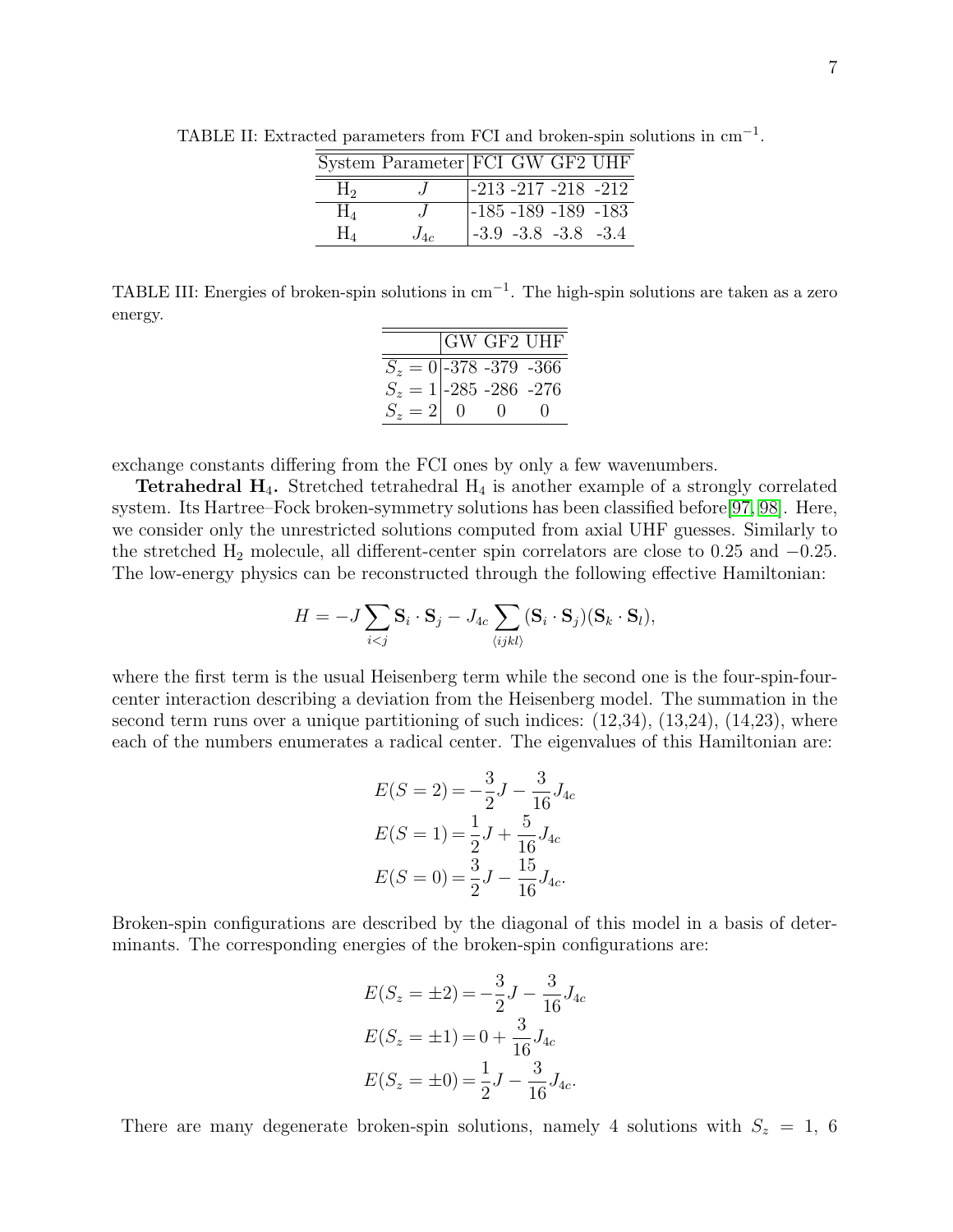solutions with  $S_z = 0$ , and only one high-spin solution with  $S_z = 2$ . Such a high degree of degeneracy becomes clear if one looks at linear combinations of the spin-complete wavefunctions, which mix into broken-spin configurations. Each  $S_z = 1$  or  $S_z = 0$  brokenspin configuration has contributions from wave-functions belonging to different irreducible representations of the  $T_d$  tetrahedral point group. Thus, the broken-spin configurations form a larger, reducible representation. The energies of the broken-spin solutions, the extracted J and  $J_{4c}$  parameters, and the reconstructed energies are shown in Tables [III,](#page-6-1) [II,](#page-6-0) and [IV.](#page-7-0) Extracted parameters and interpreted energies of GW, GF2, and UHF are very close to FCI. While  $H_2$  and  $H_4$  are toy examples that provide a basic validation for the exchange coupling constants extracted from UHF, GW, and GF2, realistic, many-electron, strongly correlated systems are more complex. In these systems, UHF  $\langle S^2 \rangle$  may significantly differ from the values, expected from the Noodleman's interpretation.

Below we consider two more complicated transition metal complexes with electronic structure qualitatively resembling the Heisenberg Hamiltonian.

<span id="page-7-0"></span>TABLE IV: FCI energies and constructed energies from broken-spin solutions in cm<sup>-1</sup>. The highspin solutions are taken as a zero energy.

| Symmetry FCI GW GF2 UHF |              |        |                                            |  |
|-------------------------|--------------|--------|--------------------------------------------|--|
| ${}^{1}$ F)             |              |        |                                            |  |
| ${}^{3}T_{2}$           |              |        | -552 -564 -565 -546<br>-372 -380 -381 -368 |  |
| ${}^5A_1$               | $\mathbf{I}$ | $\cup$ | $\Box$                                     |  |

TABLE V: A comparison between effective exchange constants (in cm−<sup>1</sup> ) extracted from the broken-spin GW, wave-function theories, and experiments.

<span id="page-7-1"></span>

|                               |                                               | Complex BS-UHF BS-GW WF theories               | Exp.         |
|-------------------------------|-----------------------------------------------|------------------------------------------------|--------------|
| $\text{Cu}_2\text{Cl}_6^{2-}$ | $\vert -57.4 \vert -48.8 \vert -16^{a} \vert$ |                                                | $0, -40[99]$ |
| $Fe2OCl62–$                   |                                               | $-44.4$ $-164.1$ $-125.4$ $-108.6$ $-234[100]$ |              |
|                               |                                               | $-250.2 - 226.8$                               |              |
|                               |                                               | $-233.6(-190.8b)$                              |              |
|                               |                                               | $2.521625$ $0.7225$ $1.21$                     |              |

## $a$  EOM-SF-CCSD[\[101\]](#page-17-5)

<sup>b</sup> Ranges of effective exchange constants (CASSCF, MRCI+Q, DMRG, respectively), extracted from the pairs of states with  $\Delta S = 1$ [\[102\]](#page-17-6).

Transition metal complexes:  $[Cu_2Cl_6]^{2-}$  and  $[Fe_2OCl_6]^{2-}$ . <sup>2</sup><sup>−</sup>. Geometries of  $[Fe<sub>2</sub>OCl<sub>6</sub>]<sup>2-</sup>$  and  $[Cu<sub>2</sub>Cl<sub>6</sub>]<sup>2-</sup>$  were taken from their crystal structures [\[99,](#page-17-3) [103\]](#page-17-7), and are consistent with previous theoretical studies  $[101, 102]$  $[101, 102]$ . Similar to the  $H_2$  molecule, we obtained the high-spin and broken-spin UHF and GW solutions for both  $\text{[Cu}_2\text{Cl}_6\text{]}^{\text{2-}}$  and  $\text{[Fe}_2\text{OCl}_6\text{]}^{\text{2-}}$ . Using the Noodleman's interpretation of broken-spin solutions, the extracted antiferromagnetic effective exchange couplings J agree with the experimental results and previous theoretical studies (see Tab. [V\)](#page-7-1). The exchange couplings  $J$  for the copper complex, computed with the broken-spin UHF and GW, are close to the experimental results and EOM-SF-CCSD. The absolute value of  $|J|$  decreases from UHF to GW possibly indicating that capturing of the weak correlation in  $\left[\text{Cu}_2\text{Cl}_6\right]^2$  leads to a decrease of |J|. It explains why GW slightly overestimates  $|J|$  with respect to a higher-level EOM-SF-CCSD calculation and the available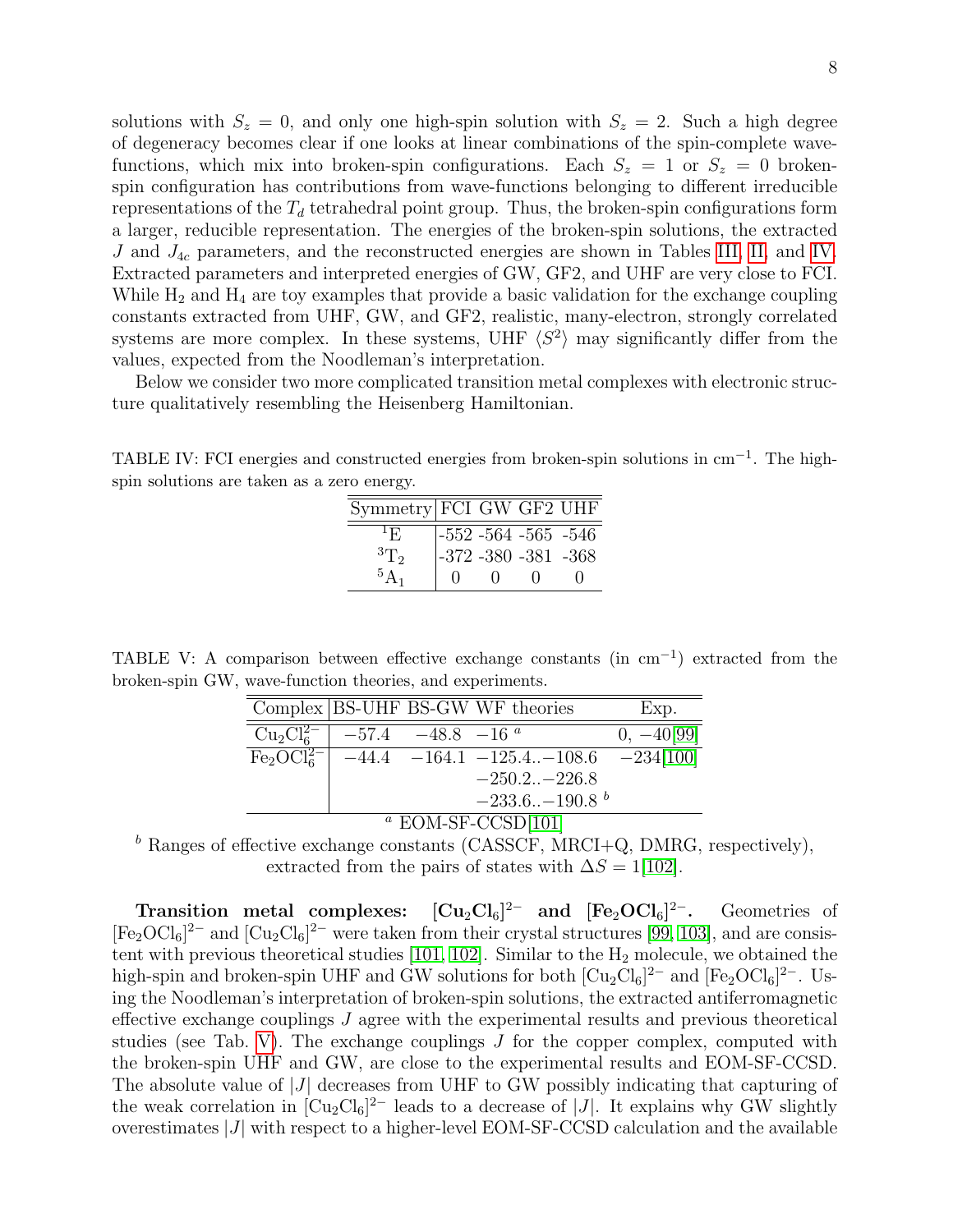experimental data. As discussed in the Ref.[\[102\]](#page-17-6), the treatment of weak correlation is important for a correct estimate of the exchange coupling in the iron complexes (explaining why UHF and CASSCF numbers are significantly different than the experimental estimate). The BS-GW estimate lies in between CASSCF and DMRG estimates. The increase in  $|J|$  from UHF to GW is consistent with the previous theoretical calculations. The significant role of weak correlation is not unique to this iron example and has been observed before [\[96,](#page-17-0) [104\]](#page-17-8).

The changes in electronic structure can be understood by means of local correlators. Davidson and Clark [\[63\]](#page-14-1) noted that same-center correlators often give unrealistic values for the local spin due to closed-shell doubly occupied orbitals. The problem is exacerbated when core orbitals are not frozen or when effective core potentials are not used. They proposed to use differences of the correlators for the analysis of the energy differences. Since GW is not an ensemble respresentable method, its total  $\langle S^2 \rangle$  and  $\langle N^2 \rangle$  also do not have to be realistic. However, we see that this error cancels out if the differences are considered. For example, squared fluctuation of the number of particles  $\langle (\delta N)^2 \rangle$ , computed for Cu<sub>2</sub>Cl<sub>6</sub><sup>2</sup> with triplet and broken-spin GW solutions are 23.0019 and 23.0046 respectively. While these fluctuations do not describe a realistic system in the low-temperature limit, their difference is close to zero, justifying its use in the interpretation of energy differences. The difference between  $\langle S^2 \rangle$  of the high-spin and broken-spin GW solutions,  $\langle S^2 \rangle$  (high spin) –  $\langle S^2 \rangle$  (bs), is 0.9995 and 25.019 for copper and iron complexes, respectively, which are close to the expected values from the broken-spin physics.

Tables S1–S8 in SI show spin and charge correlators computed for  $[Cu_2Cl_6]^{2-}$  and  $[Fe<sub>2</sub>OCl<sub>6</sub>]<sup>2-</sup>$ . For  $[Cu<sub>2</sub>Cl<sub>6</sub>]<sup>2-</sup>$ , the differences between UHF spin correlators are small, except the correlator between two different copper centers. The difference in spin correlators between copper and neighboring chlorine atoms are about 40 times larger than the difference in correlators between copper and distant chlorine atoms. The difference in charge correlators is small for all atom pairs indicating that the charge fluctuations for the both electronic states are similar and confirming the validity of the Heisenberg form of the effective Hamiltonian. The inclusion of electronic correlation through GW slightly increases the difference in spin correlators between different copper and chlorine centers preserving the Heisenberg form of effective interactions. This results only in a small change of the effective exchange coupling.

UHF difference in spin correlators for  $[Fe<sub>2</sub>OCl<sub>6</sub>]<sup>2-</sup>$  is similar to the copper complex. While the difference in spin correlators for the same iron centers is small, the difference in spin correlators for the adjacent Fe and Cl or O centers is significant. This can be rationalized through a larger value of the local spin on an iron center (each Fe has 5 unpaired electrons) resulting in an increase of the correlators between iron and chlorine centers. The difference in charge correlators is small for all atoms except the oxygen center, which means that charge fluctuations on oxygen may influence the value of the effective exchange coupling. GW gives a qualitatively different picture. First, the difference in the same-center iron spin correlators increases by two orders of magnitude and becomes non-negligible  $(\Delta \langle \vec{S}_A \vec{S}_B \rangle = 0.16)$ . Second, the charge correlator between the same and different iron centers increases by an order of magnitude and becomes comparable to the one on the oxygen center. Consequently, this pronounced effect in charge correlators indicates that the electronic structure of the high-spin and low-spin electronic states influences additional configurations than just the main ones, resulting in a larger deviation between the broken-spin UHF and GW values. Another consequence is the expected deviation from the Heisenberg interaction form. Partial differential charge resonance between iron and bridging oxygen centers indicates that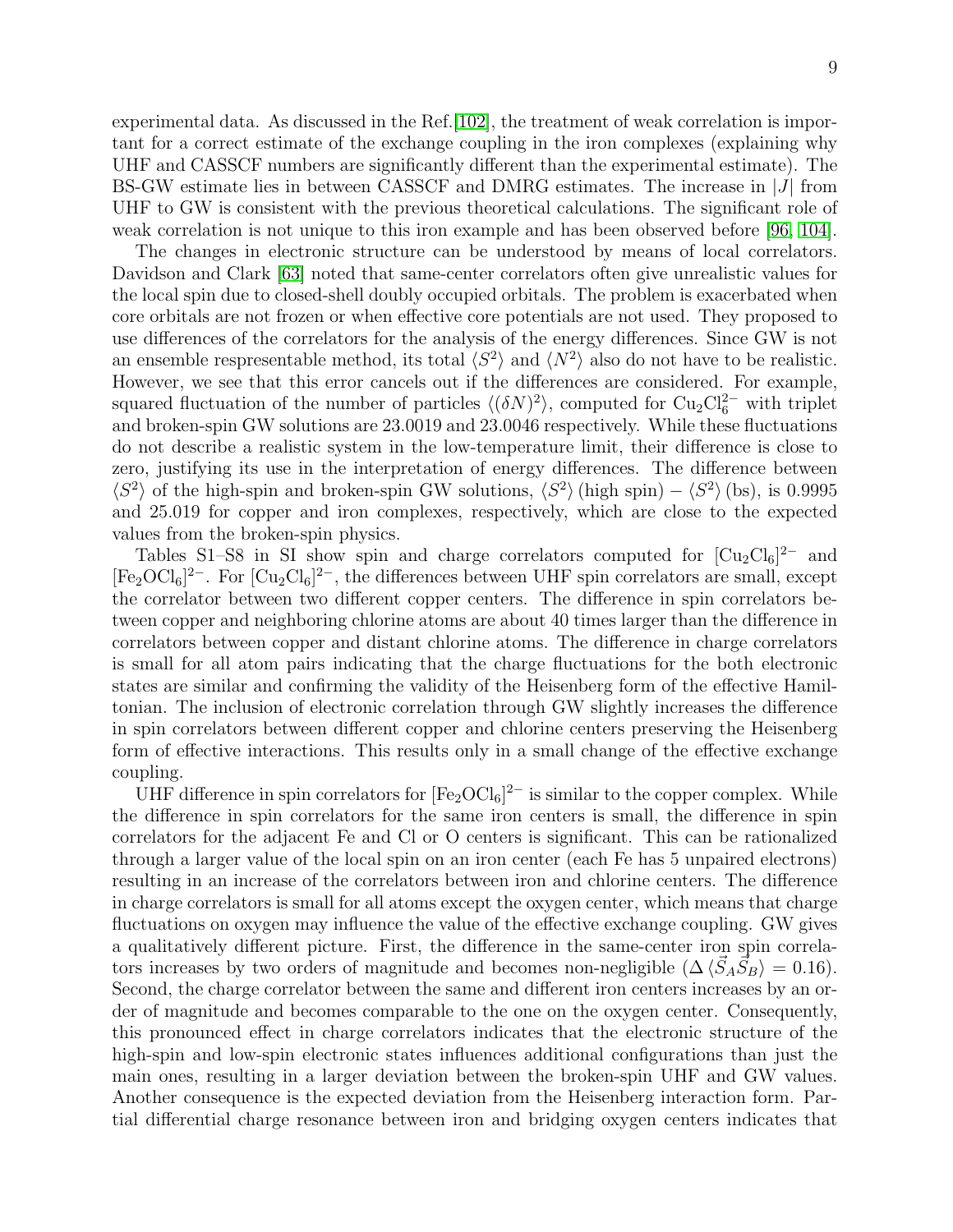the interaction between the leading configurations and the charge-transfer configurations is significant, which can be wrapped into an effective biquadratic spin interaction (as shown through analysis of DFT calculations in Ref. [\[105\]](#page-18-0)). This observation explains previous multireference results [\[102\]](#page-17-6), parametrizing the biquadratic interaction.

To conclude, we applied a local analysis of electronic structure to Green's function methods by means of local spin and charge correlators. These correlators quantify the covalent and ionic nature of the Green's function solutions obtained. We found that weakly correlated self-consistent GW and GF2 are prone to symmetry breaking in open-shell cases, leading to solutions that do not change significantly with temperature. The analysis of these solutions allowed us to construct effective Heisenberg Hamiltonians, four-spin-four-center interactions, and explain trends in selected single-molecule magnets.

## Acknowledgments

P.P. and D.Z. acknowledge support from the U.S. Department of Energy under Award No. DE-SC0019374.

## Supplementary Material

FCI temperature dependence of energy and entropy for  $H_2$ , two-particle charge and spin correlators for transition metal complexes, Cartesian geometries.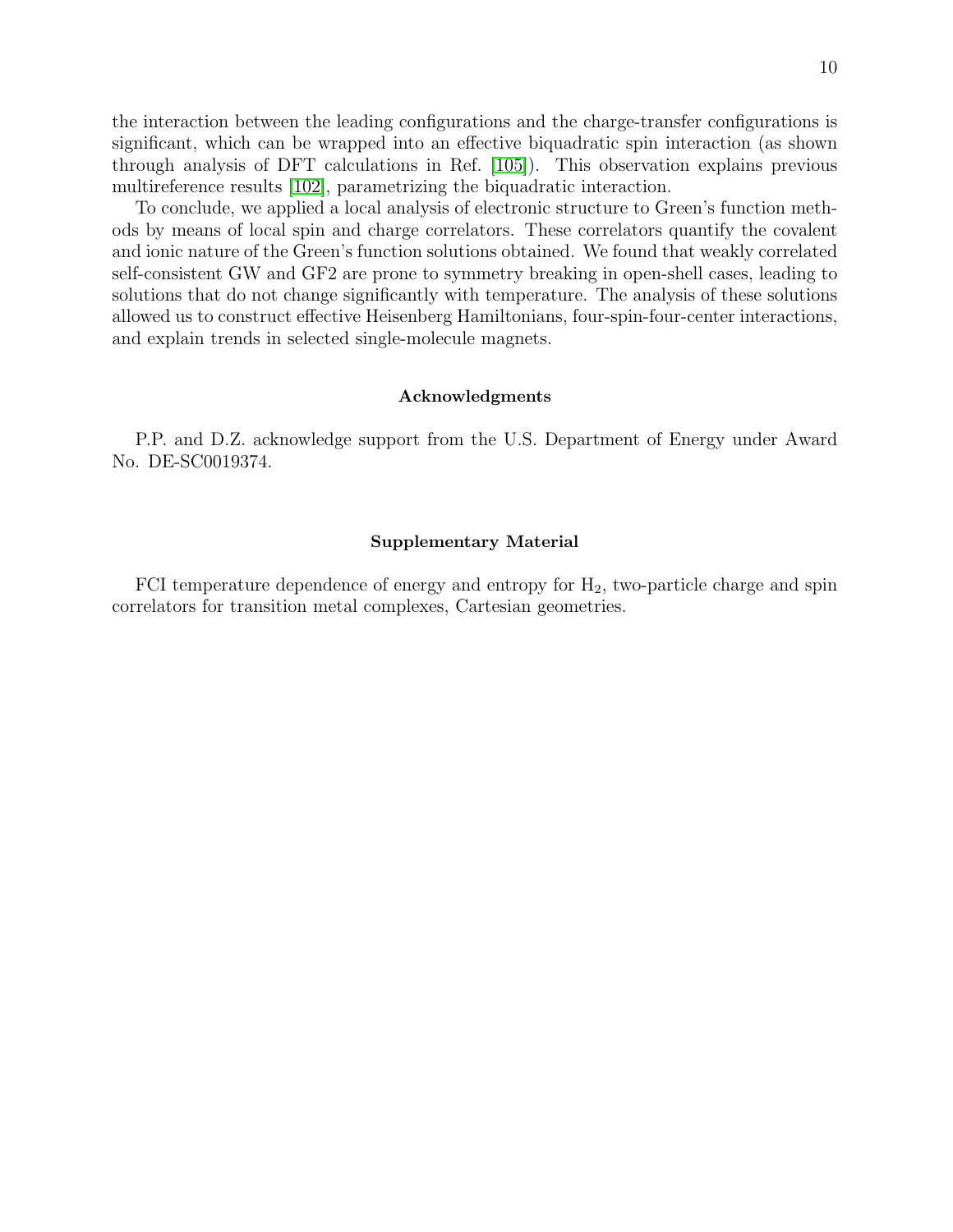- <span id="page-10-0"></span>[1] C. D. Roberts and A. G. Williams, Dyson-Schwinger equations and their application to hadronic physics, Prog. Part. Nucl. Phys. **33**, 477 (1994).
- [2] C. D. Roberts and S. M. Schmidt, Dyson-Schwinger equations: Density, temperature and continuum strong QCD, Prog. Part. Nucl. Phys. 45, S1 (2000).
- <span id="page-10-1"></span>[3] M. Nakano, A. Hasegawa, H. Kouno, and K. Koide, Nuclear Schwinger-Dyson formalism applied to finite baryon density. I. Formulation, Phys. Rev. C 49, 3061 (1994).
- <span id="page-10-2"></span>[4] A. Stan, N. E. Dahlen, and R. van Leeuwen, Fully self-consistent GW calculations for atoms and molecules, EPL 76, 298 (2006).
- <span id="page-10-9"></span>[5] N. E. Dahlen and R. van Leeuwen, Self-consistent solution of the Dyson equation for atoms and molecules within a conserving approximation, J. Chem. Phys. 122, 164102 (2005).
- <span id="page-10-3"></span>[6] J. V. Ortiz, Electron propagator theory: an approach to prediction and interpretation in quantum chemistry, WIREs: Comput. Mol. Sci. 3, 123 (2013).
- <span id="page-10-4"></span>[7] G. D. Mahan, Many-Particle Physics, Physics of Solids and Liquids. Springer, 2000.
- <span id="page-10-5"></span>[8] J. W. Negele and H. Orland, Quantum many-particle systems. CRC Press, 2018.
- [9] R. M. Martin, L. Reining, and D. M. Ceperley, Interacting electrons. Cambridge University Press, 2016.
- <span id="page-10-6"></span>[10] E. Kozik, M. Ferrero, and A. Georges, Nonexistence of the luttinger-ward functional and misleading convergence of skeleton diagrammatic series for hubbard-like models, Phys. Rev. Lett. **114**, 156402 (2015).
- [11] W. Tarantino, P. Romaniello, J. A. Berger, and L. Reining, Self-consistent Dyson equation and self-energy functionals: An analysis and illustration on the example of the Hubbard atom, Phys. Rev. B 96, 045124 (2017).
- [12] R. Rossi and F. Werner, Skeleton series and multivaluedness of the self-energy functional in zero space-time dimensions, J. Phys. A: Math. Theor. 48, 485202 (2015).
- <span id="page-10-7"></span>[13] A. Stan, P. Romaniello, S. Rigamonti, L. Reining, and J. A. Berger, Unphysical and physical solutions in many-body theories: from weak to strong correlation, New J. Phys. 17, 093045  $(2015).$
- <span id="page-10-8"></span>[14] L. Salem and C. Rowland, The electronic properties of diradicals, Angew. Chem., Int. Ed. 11, 92 (1972).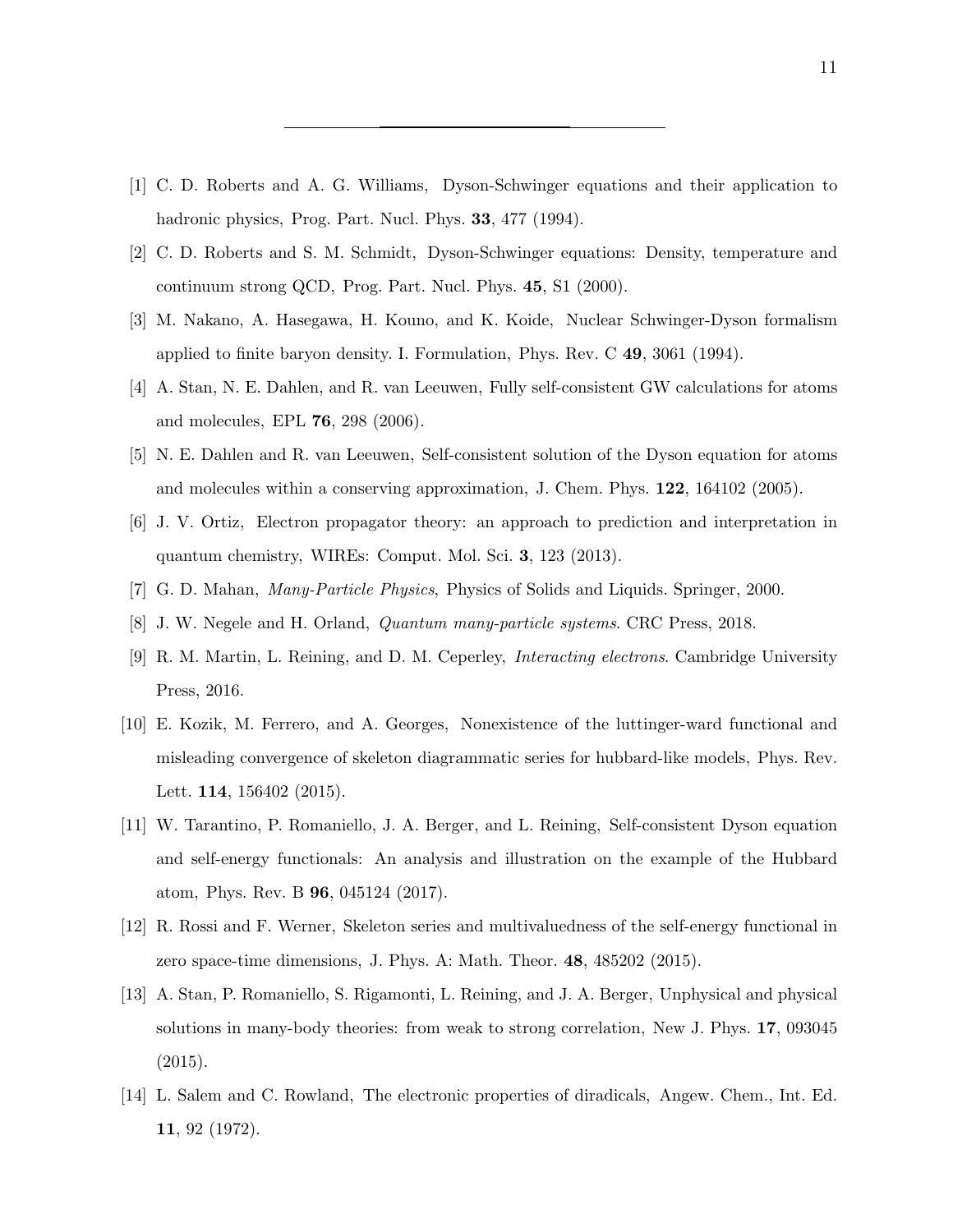- [15] M. A. El-Sayed, Triplet state: Its radiative and non-radiative properties, Acc. Chem. Res. 1, 8 (1968).
- [16] J. C. Johnson, A. J. Nozik, and J. Michl, The role of chromophore coupling in singlet fission, Acc. Chem. Res. 46, 1290 (2013).
- [17] J. Linderberg and Y. Öhrn, *Propagators in quantum chemistry*. Academic, London, 1973.
- [18] J. V. Ortiz, Toward an exact one-electron picture of chemical bonding, Adv. Quantum Chem. 35, 33 (1999).
- [19] C. M. Oana and A. I. Krylov, Dyson orbitals for ionization from the ground and electronically excited states within equation-of-motion coupled-cluster formalism: Theory, implementation, and examples, J. Chem. Phys. 127, 234106 (2007).
- [20] A. V. Luzanov, A. A. Sukhorukov, and V. E. Umanskii, Application of transition density matrix for analysis of excited states, Theor. Exp. Chem. 10, 354 (1976), Russian original: Teor. Eksp. Khim., 10, 456 (1974).
- [21] A. V. Luzanov and V. F. Pedash, Interpretation of excited states using charge-transfer number, Theor. Exp. Chem. 15, 338 (1979).
- [22] M. Head-Gordon, A. M. Grana, D. Maurice, and C. A. White, Analysis of electronic transitions as the difference of electron attachment and detachment densities, J. Phys. Chem. 99, 14261 (1995).
- [23] R. L. Martin, Natural transition orbitals, J. Phys. Chem. A 118, 4775 (2003).
- [24] A. V. Luzanov and O. A. Zhikol, Excited state structural analysis: TDDFT and related models, in Practical aspects of computational chemistry I: An overview of the last two decades and current trends, edited by J. Leszczynski and M.K. Shukla, pages 415–449. Springer, 2012.
- [25] F. Plasser, M. Wormit, and A. Dreuw, New tools for the systematic analysis and visualization of electronic excitations. I. formalism, J. Chem. Phys. 141, 024106 (2014).
- [26] F. Plasser, S. A. Bäppler, M. Wormit, and A. Dreuw, New tools for the systematic analysis and visualization of electronic excitations. II. Applications, J. Chem. Phys. 141, 024107 (2014).
- [27] K. D. Nanda and A. I. Krylov, Visualizing the contributions of virtual states to two-photon absorption cross-sections by natural transition orbitals of response transition density matrices, J. Phys. Chem. Lett. 8, 3256 (2017).
- [28] W. Skomorowski and A. I. Krylov, Real and imaginary excitons: Making sense of resonance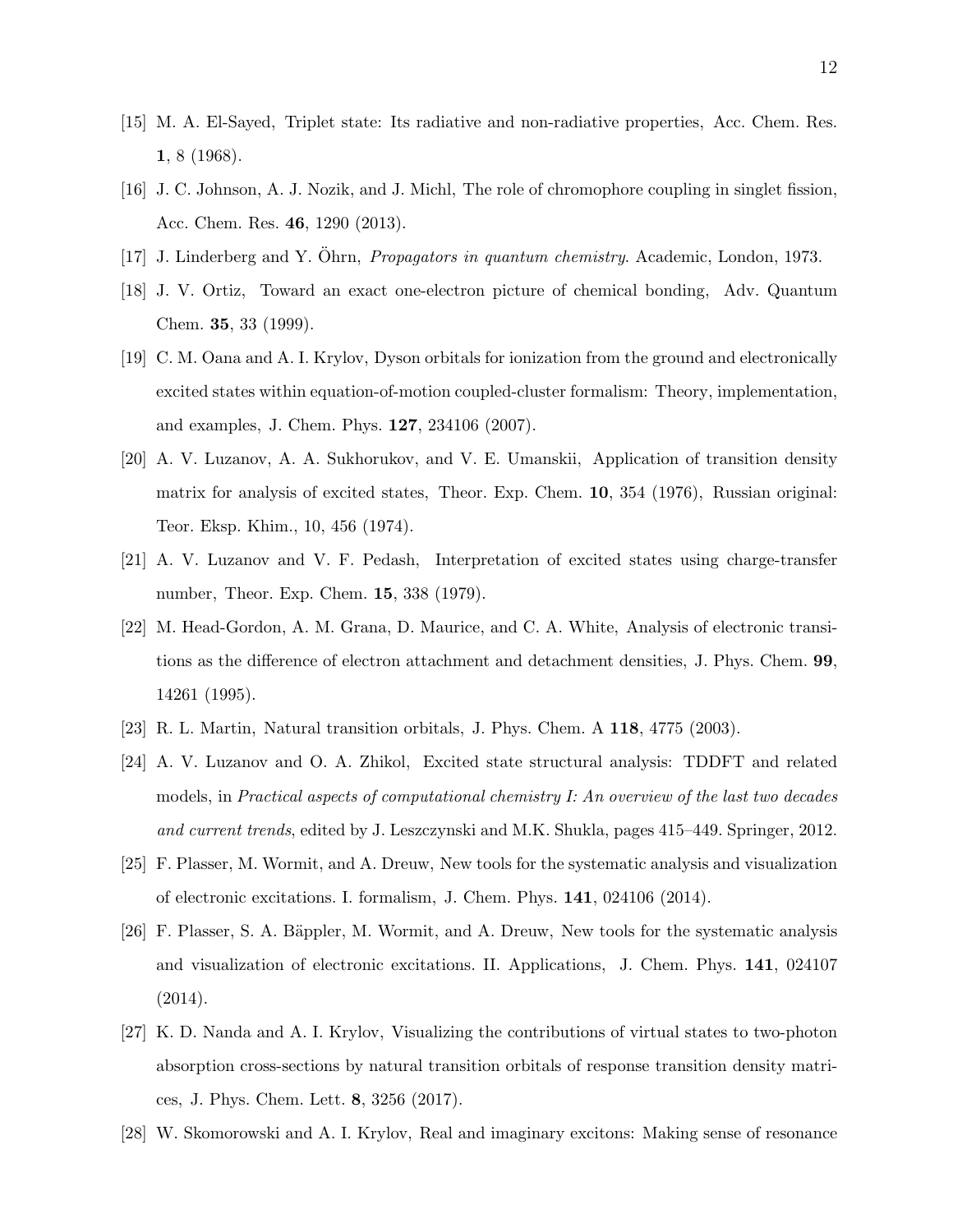wavefunctions by using reduced state and transition density matrices, J. Phys. Chem. Lett. 9, 4101 (2018).

- [29] S. Mewes, F. Plasser, A. I. Krylov, and A. Dreuw, Benchmarking excited-state calculations using exciton properties, J. Chem. Theory Comput. 14, 710 (2018).
- [30] S. A. Mewes and A. Dreuw, Density-based descriptors and exciton analyses for visualizing and understanding the electronic structure of excited states, Phys. Chem. Chem. Phys. 21, 2843 (2019).
- [31] P. Pokhilko and A. I. Krylov, Quantitative El-Sayed rules for many-body wavefunctions from spinless transition density matrices, J. Phys. Chem. Lett. **10**, 4857 (2019).
- [32] A. I. Krylov, From orbitals to observables and back, J. Chem. Phys. 153, 080901 (2020).
- [33] K. D. Nanda and A. I. Krylov, A simple molecular orbital picture of RIXS distilled from many-body damped response theory, J. Chem. Phys. 152, 244118 (2020).
- <span id="page-12-0"></span>[34] K. D. Nanda and A. I. Krylov, The Orbital Picture of the First Dipole Hyperpolarizability from Many-Body Response Theory, (2021).
- <span id="page-12-1"></span>[35] R. D. Harcourt, G. D. Scholes, and K. P. Ghiggino, Rate expressions for excitation transfer. II. Electronic considerations of direct and through-configuration exciton resonance interactions, J. Chem. Phys. 101, 10521 (1994).
- [36] S. M. Parker, T. Seideman, M. Ratner, and T. Shiozaki, Communication: Active-space decomposition for molecular dimers, J. Chem. Phys. 139, 021108 (2013).
- <span id="page-12-2"></span>[37] S. M. Parker and T. Shiozaki, Quasi-diabatic states from active space decomposition, J. Chem. Theory Comput. 10, 3738 (2014).
- <span id="page-12-3"></span>[38] N. A. Besley, D. P. O'Neill, and P. M. W. Gill, Computation of molecular Hartree–Fock Wigner intracules, J. Chem. Phys. 118, 2033 (2003).
- [39] N. A. Besley and P. M. W. Gill, Atomic and molecular intracules for excited states, J. Chem. Phys. 120, 7290 (2004).
- [40] A. V. Luzanov and O. V. Prezhdo, Analysis of multiconfigurational wave functions in terms of hole-particle distributions, J. Chem. Phys. 124, 224109 (2006).
- [41] T. Juh´asz and D. A. Mazziotti, The cumulant two-particle reduced density matrix as a measure of electron correlation and entanglement, J. Chem. Phys. 125, 174105 (2006).
- <span id="page-12-4"></span>[42] P. Kimber and F. Plasser, Toward an understanding of electronic excitation energies beyond the molecular orbital picture, Phys. Chem. Chem. Phys. 22, 6058 (2020).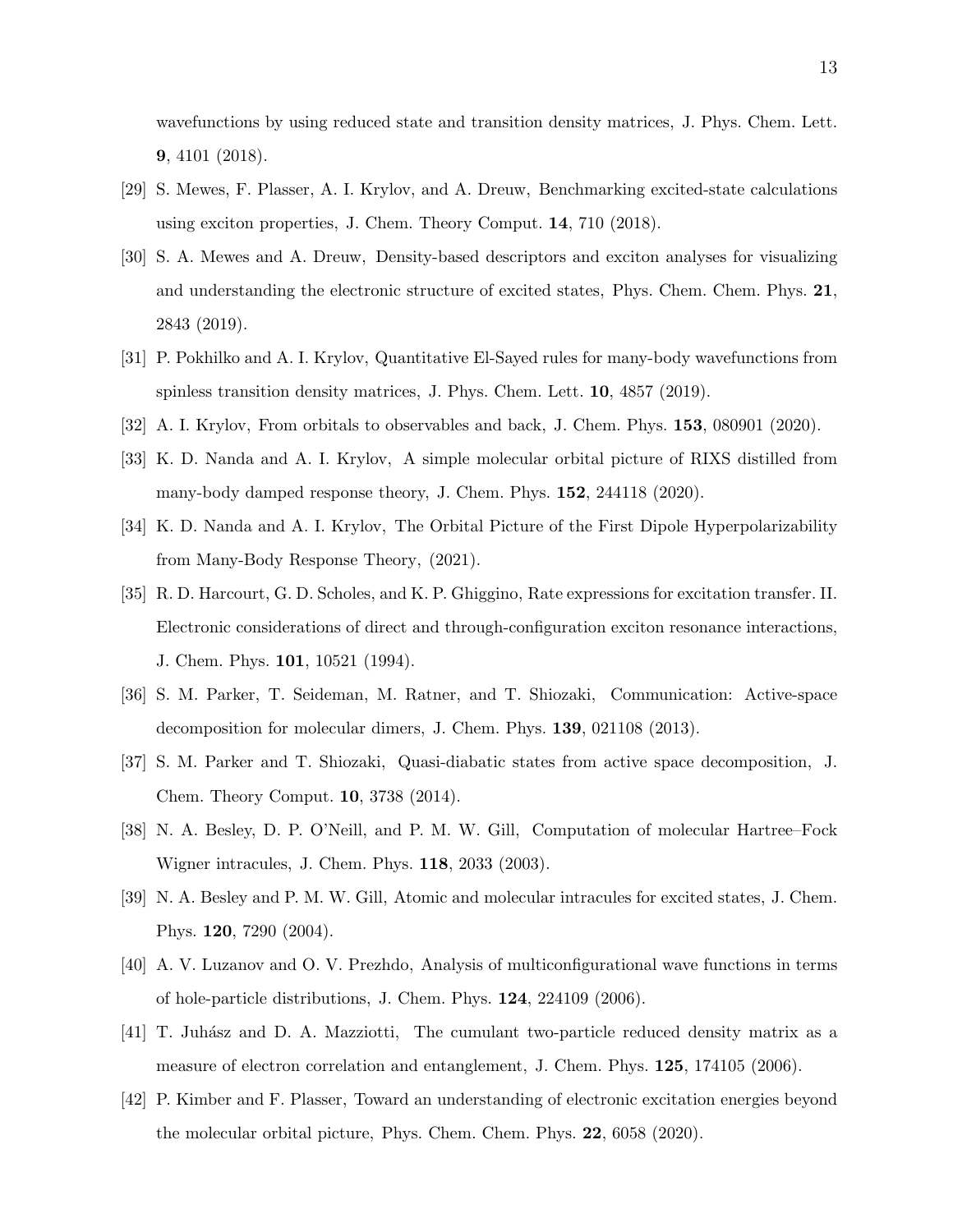- <span id="page-13-0"></span>[43] P. Pokhilko, S. Iskakov, C.-N. Yeh, and D. Zgid, Evaluation of two-particle properties within finite-temperature self-consistent one-particle Green's function methods: theory and application to GW and GF2, 2021.
- <span id="page-13-1"></span>[44] L. J. Holleboom and J. G. Snijders, A comparison between the Möller–Plesset and Green's function perturbative approaches to the calculation of the correlation energy in the manyelectron problem, J. Chem. Phys. 93, 5826 (1990).
- [45] J. J. Phillips and D. Zgid, Communication: The description of strong correlation within selfconsistent Green's function second-order perturbation theory, J. Chem. Phys. 140, 241101 (2014).
- <span id="page-13-7"></span>[46] A. A. Rusakov and D. Zgid, Self-consistent second-order Green's function perturbation theory for periodic systems, J. Chem. Phys. 144, 054106 (2016).
- [47] A. R. Welden, A. A. Rusakov, and D. Zgid, Exploring connections between statistical mechanics and green's functions for realistic systems: Temperature dependent electronic entropy and internal energy from a self-consistent second-order green's function, J. Chem. Phys. 145, 204106 (2016).
- <span id="page-13-2"></span>[48] S. Iskakov, A. A. Rusakov, D. Zgid, and E. Gull, Effect of propagator renormalization on the band gap of insulating solids, Phys. Rev. B 100, 085112 (2019).
- <span id="page-13-3"></span>[49] L. Hedin, New method for calculating the one-particle Green's function with application to the electron-gas problem, Phys. Rev. 139, A796 (1965).
- [50] W. E. Pickett and C. S. Wang, Local-density approximation for dynamical correlation corrections to single-particle excitations in insulators, Phys. Rev. B 30, 4719 (1984).
- [51] M. S. Hybertsen and S. G. Louie, Electron correlation in semiconductors and insulators: Band gaps and quasiparticle energies, Phys. Rev. B 34, 5390 (1986).
- [52] F. Aryasetiawan and O. Gunnarsson, The GW method, Rep. Prog. Phys. 61, 237 (1998).
- [53] P. Koval, D. Foerster, and D. Sánchez-Portal, Fully self-consistent GW and quasiparticle self-consistent GW for molecules, Phys. Rev. B 89, 155417 (2014).
- <span id="page-13-4"></span>[54] A. Kutepov, Sergey Y. Savrasov, and G. Kotliar, Ground-state properties of simple elements from GW calculations, Phys. Rev. B  $80$ , 041103(R) (2009).
- <span id="page-13-6"></span><span id="page-13-5"></span>[55] R. Kubo, Generalized cumulant expansion method, J. Phys. Soc. Jap. 17, 1100 (1962).
- [56] K. Ruedenberg, The physical nature of the chemical bond, Rev. Mod. Phys. 34, 326 (1962).
- [57] M. S. de Giambiagi, M. Giambiagi, and F. E. Jorge, Bond index: relation to second-order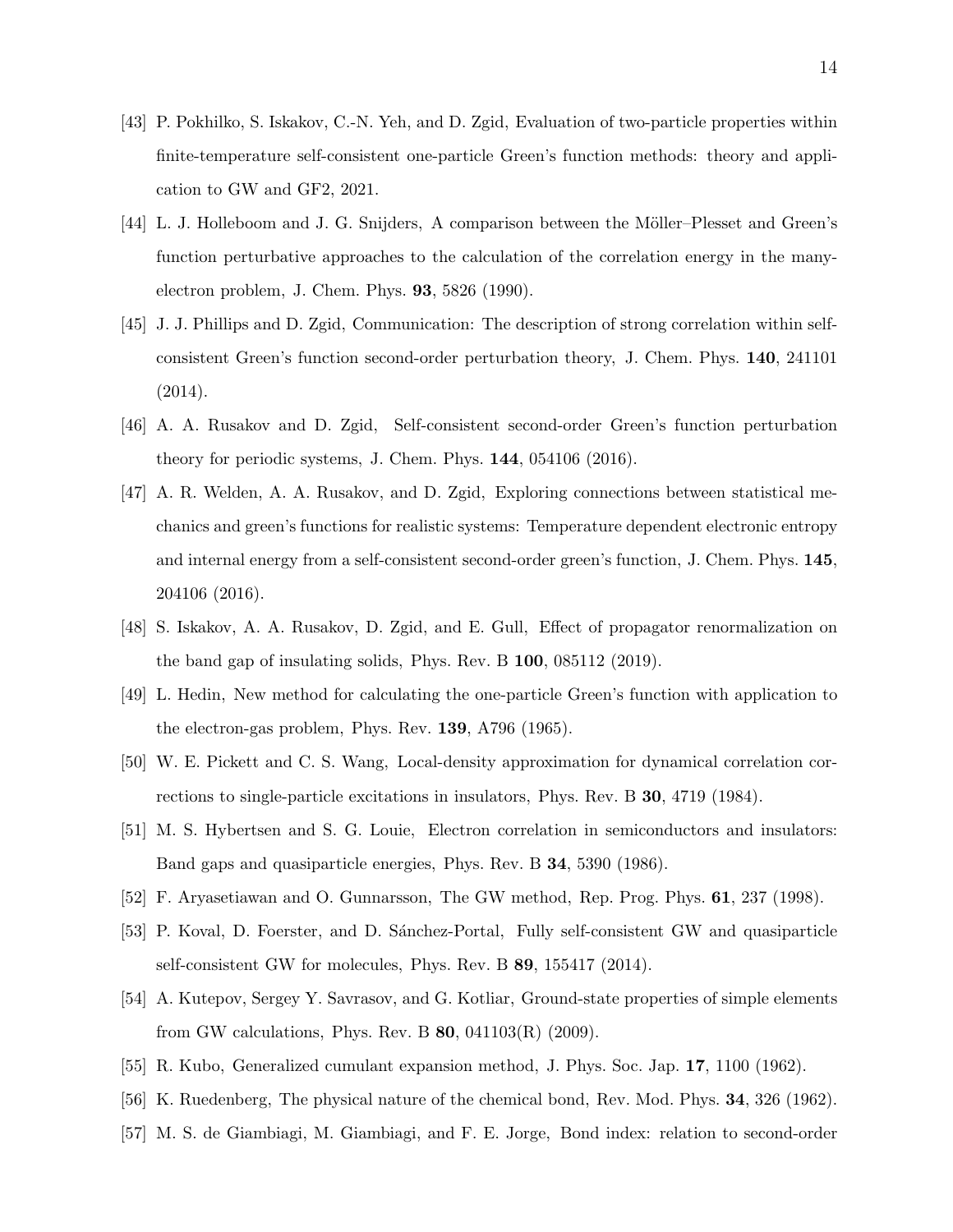density matrix and charge fluctuations, Theor. Chim. Acta 68, 337 (1985).

- [58] A. Torre, L. Lain, R. Bochicchio, and R. Ponec, Topological population analysis from higher order densities II. the correlated case, J. Math. Chem. 32, 241 (2002).
- <span id="page-14-4"></span>[59] A. Torre, L. Lain, and R. Bochicchio, Bond orders and their relationships with cumulant and unpaired electron densities, J. Phys. Chem. A 107, 127 (2003).
- <span id="page-14-5"></span>[60] T. Yamasaki and W. A. Goddard, Correlation analysis of chemical bonds, J. Phys. Chem. A 102, 2919 (1998).
- [61] A. V. Luzanov and O. V. Prezhdo, Irreducible charge density matrices for analysis of manyelectron wave functions, Int. J. Quant. Chem. 102, 582 (2005).
- <span id="page-14-0"></span>[62] I. Mayer, Bond order and valence indices: A personal account, J. Comput. Chem. 28, 204 (2007).
- <span id="page-14-1"></span>[63] A. E. Clark and E. R. Davidson, Local spin, J. Chem. Phys. 115, 7382 (2001).
- <span id="page-14-8"></span>[64] E. R. Davidson and A. E. Clark, Local spin II, Mol. Phys. 100, 373 (2002).
- [65] E. R. Davidson and A. E. Clark, Model molecular magnets, J. Phys. Chem. A 106, 7456 (2002).
- <span id="page-14-6"></span>[66] C. Herrmann, M. Reiher, and B. A. Hess, Comparative analysis of local spin definitions, J. Chem. Phys. 122, 034102 (2005).
- <span id="page-14-2"></span>[67] A. V. Luzanov, D. Casanova, X. Feng, and A. I. Krylov, Quantifying charge resonance and multiexciton character in coupled chromophores by charge and spin cumulant analysis, J. Chem. Phys. 142, 224104 (2015).
- <span id="page-14-3"></span>[68] Note that the localized basis is non-orthogonal. In the non-orthogonal orbitals, the secondquantized anticommutation relations[\[106\]](#page-18-1) between creation and annihilation operators can be expressed as

$$
\{a_{p\sigma}^{\dagger}, a_{q\sigma'}^{\dagger}\} = \{a_{p\sigma}, a_{q\sigma'}\} = 0,\tag{17}
$$

$$
\{a_{p\sigma}^{\dagger}, a_{q\sigma'}\} = (S^{-1})_{pq} \delta_{\sigma\sigma'},\tag{18}
$$

where  $S$  is the overlap matrix between non-orthogonal orbitals. Operators are written through the corresponding integrals and creation and annihilation operators.

<span id="page-14-7"></span>[69] T. H. Dunning, Jr., Gaussian basis sets for use in correlated molecular calculations. I. The atoms boron through neon and hydrogen, J. Chem. Phys. 90, 1007 (1989).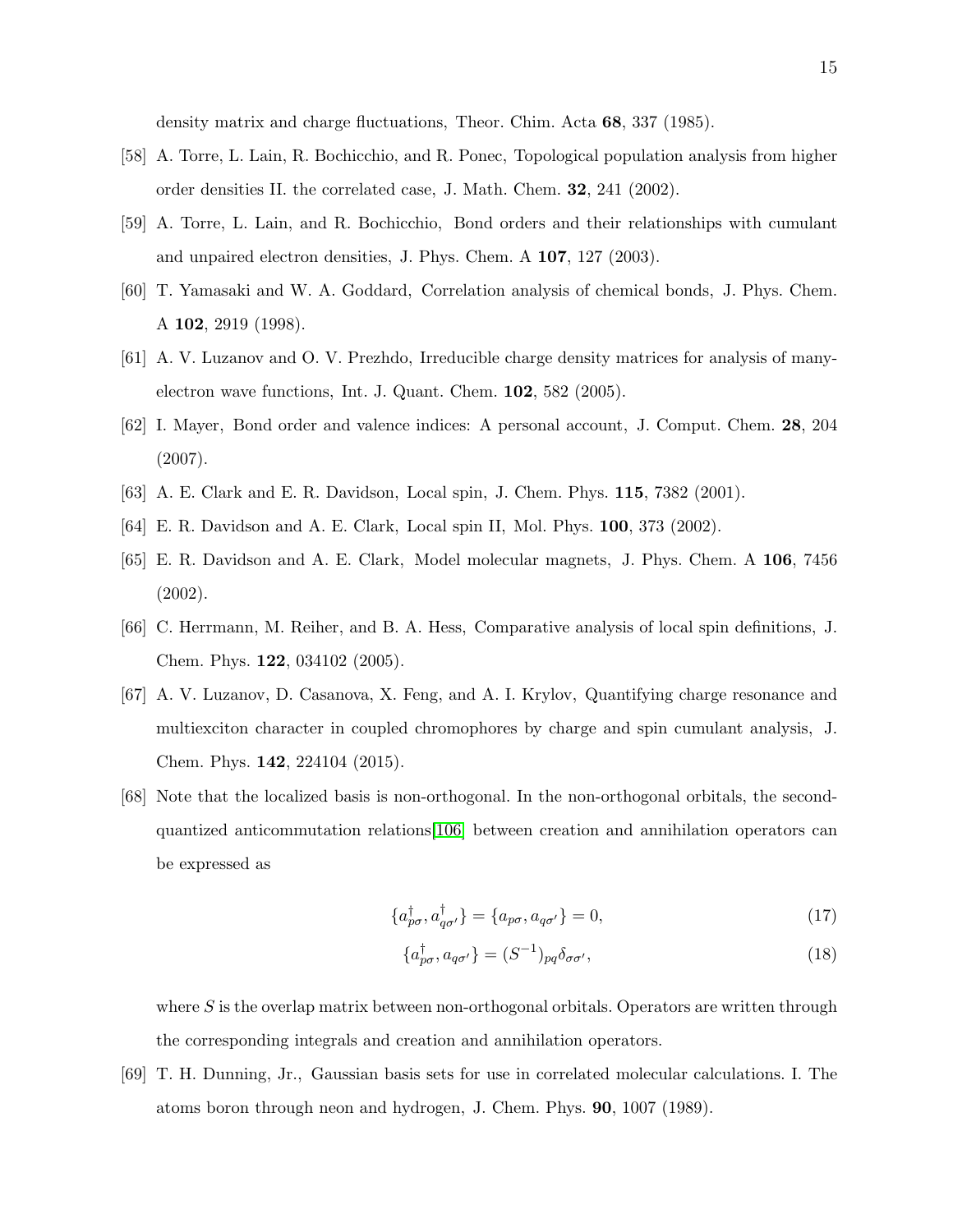- [70] D. E. Woon and T. H. Dunning, Gaussian basis sets for use in correlated molecular calculations. III. The atoms aluminum through argon, J. Chem. Phys. 98, 1358 (1993).
- <span id="page-15-0"></span>[71] N. B. Balabanov and K. A. Peterson, Systematically convergent basis sets for transition metals. I. All-electron correlation consistent basis sets for the 3d elements Sc-Zn, J. Chem. Phys. 123, 064107 (2005).
- <span id="page-15-1"></span>[72] S. Iskakov, C.-N. Yeh, E. Gull, and D. Zgid, Ab initio self-energy embedding for the photoemission spectra of NiO and MnO, Phys. Rev. B 102, 085105 (2020).
- <span id="page-15-2"></span>[73] Q. Sun, T. C. Berkelbach, N. S. Blunt, G. H. Booth, S. Guo, Z. Li, J. Liu, J. D. McClain, E. R. Sayfutyarova, S. Sharma, S. Wouters, and G. K. Chan, Pyscf: the python-based simulations of chemistry framework, Wiley Interdiscip. Rev.: Comput. Mol. Sci. 8, e1340 (2017).
- <span id="page-15-3"></span>[74] G. M. J. Barca, C. Bertoni, L. Carrington, D. Datta, N. De Silva, J. E. Deustua, D. G. Fedorov, J. R. Gour, A. O. Gunina, E. Guidez, T. Harville, S. Irle, J. Ivanic, K. Kowalski, S. S. Leang, H. Li, W. Li, J. J. Lutz, I. Magoulas, J. Mato, V. Mironov, H. Nakata, B. Q. Pham, P. Piecuch, D. Poole, S. R. Pruitt, A. P. Rendell, L. B. Roskop, K. Ruedenberg, T. Sattasathuchana, M. W. Schmidt, J. Shen, L. Slipchenko, M. Sosonkina, V. Sundriyal, A. Tiwari, J. L. Galvez Vallejo, B. Westheimer, M. Wloch, P. Xu, F. Zahariev, and M. S. Gordon, Recent developments in the general atomic and molecular electronic structure system, J. Chem. Phys. 152, 154102 (2020).
- <span id="page-15-4"></span>[75] H. Fukutome, Unrestricted Hartree-Fock method and its applications to molecules and chemical reactions, Int. J. Quant. Chem. 20, 955 (1981).
- <span id="page-15-5"></span>[76] A. K. Rajagopal and M. Mochena, Broken-symmetry-adapted Green function theory of condensed matter systems: Towards a vector spin-density-functional theory, Phys. Rev. B 62, 15461 (2000).
- <span id="page-15-6"></span>[77] L. Noodleman, Valence bond description of antiferromagnetic coupling in transition metal dimers, J. Chem. Phys. 74, 5737 (1981).
- <span id="page-15-7"></span>[78] L. Noodleman and E. R. Davidson, Ligand spin polarization and antiferromagnetic coupling in transition metal dimers, Chem. Phys. 109, 131 (1986).
- [79] E. Ruiz, J. Cano, S. Alvarez, and P. Alemany, Broken symmetry approach to calculation of exchange coupling constants for homobinuclear and heterobinuclear transition metal complexes, J. Comput. Chem. 20, 1391 (1999).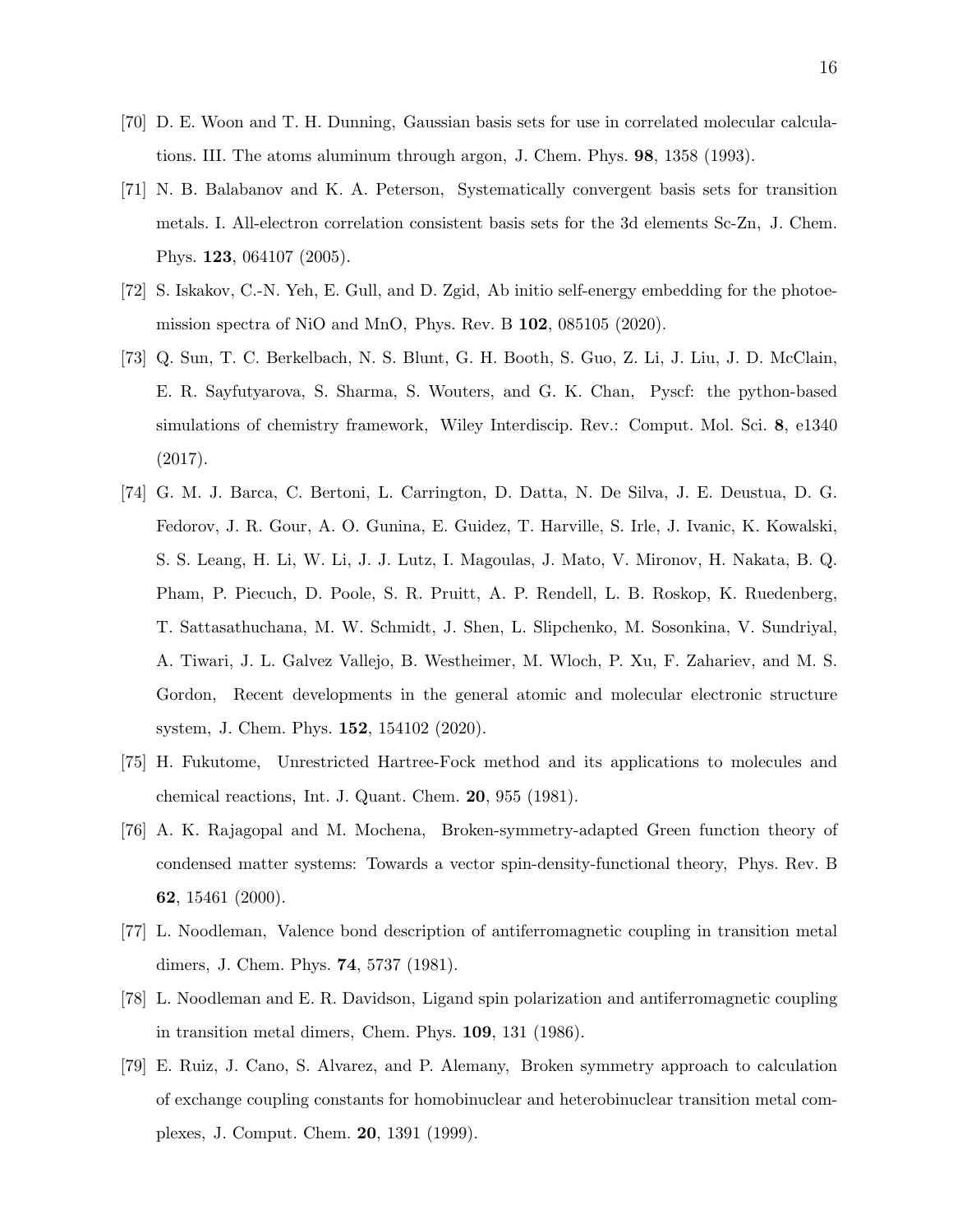- [80] M. Nishino, S. Yamanaka, Y. Yoshioka, and K. Yamaguchi, Theoretical approaches to direct exchange couplings between divalent chromium ions in naked dimers, tetramers, and clusters, J. Phys. Chem. A 101, 705 (1997).
- [81] T. Soda, Y. Kitagawa, T. Onishi, Y. Takano, Y. Shigeta, H. Nagao, Y. Yoshioka, and K. Yamaguchi, Ab initio computations of effective exchange integrals for H–H, H–He–H and  $\text{Mn}_2\text{O}_2$ complex: comparison of broken-symmetry approaches, Chem. Phys. Lett. 319, 223 (2000).
- <span id="page-16-0"></span>[82] S. Sinnecker, F. Neese, L. Noodleman, and W. Lubitz, Calculating the electron paramagnetic resonance parameters of exchange coupled transition metal complexes using broken symmetry density functional theory: application to a  $\text{Mn(III)/Mn(IV)}$  model compound, J. Am. Chem. Soc. 126, 2613 (2004).
- <span id="page-16-1"></span>[83] J. Gräfenstein and D. Cremer, On the diagnostic value of  $(S^2)$  in Kohn–Sham density functional theory, Mol. Phys. 99, 981 (2001).
- [84] A. J. Cohen, D. J. Tozer, and N. C. Handy, Evaluation of  $\langle S^2 \rangle$  in density functional theory, J. Chem. Phys. 126, 214104 (2007).
- <span id="page-16-2"></span>[85] J. Wang, A. D. Becke, and V. H. Smith, Evaluation of  $\langle S^2 \rangle$  in restricted, unrestricted hartree–fock, and density functional based theories, J. Chem. Phys. **102**, 3477 (1995).
- <span id="page-16-3"></span>[86] C. Bloch, Sur la thèorie des perturbations des états liés, Nucl. Phys. 6, 329 (1958).
- [87] J. des Cloizeaux, Extension d'une formule de lagrange à des problèmes de valeurs propres, Nucl. Phys. 20, 321 (1960).
- <span id="page-16-4"></span>[88] S. Okubo, Diagonalization of Hamiltonian and Tamm-Dancoff equation, Prog. Theor. Phys. 12, 603 (1954).
- <span id="page-16-5"></span>[89] C. J. Calzado, J. Cabrero, J. P. Malrieu, and R. Caballol, Analysis of the magnetic coupling in binuclear complexes. II. Derivation of valence effective hamiltonians from ab initio CI and DFT calculations, J. Chem. Phys. 116, 3985 (2002).
- [90] R. Maurice, R. Bastardis, C. de Graaf, N. Suaud, T. Mallah, and N. Guihèry, Universal theoretical approach to extract anisotropic spin hamiltonians, J. Chem. Theory Comput. 5, 2977 (2009).
- [91] A. Monari, D. Maynau, and J.-P. Malrieu, Determination of spin Hamiltonians from projected single reference configuration interaction calculations. I. Spin 1/2 systems, J. Chem. Phys. 133, 044106 (2010).
- [92] J. P. Malrieu, R. Caballol, C. J. Calzado, C. de Graaf, and N. Guih´ery, Magnetic interactions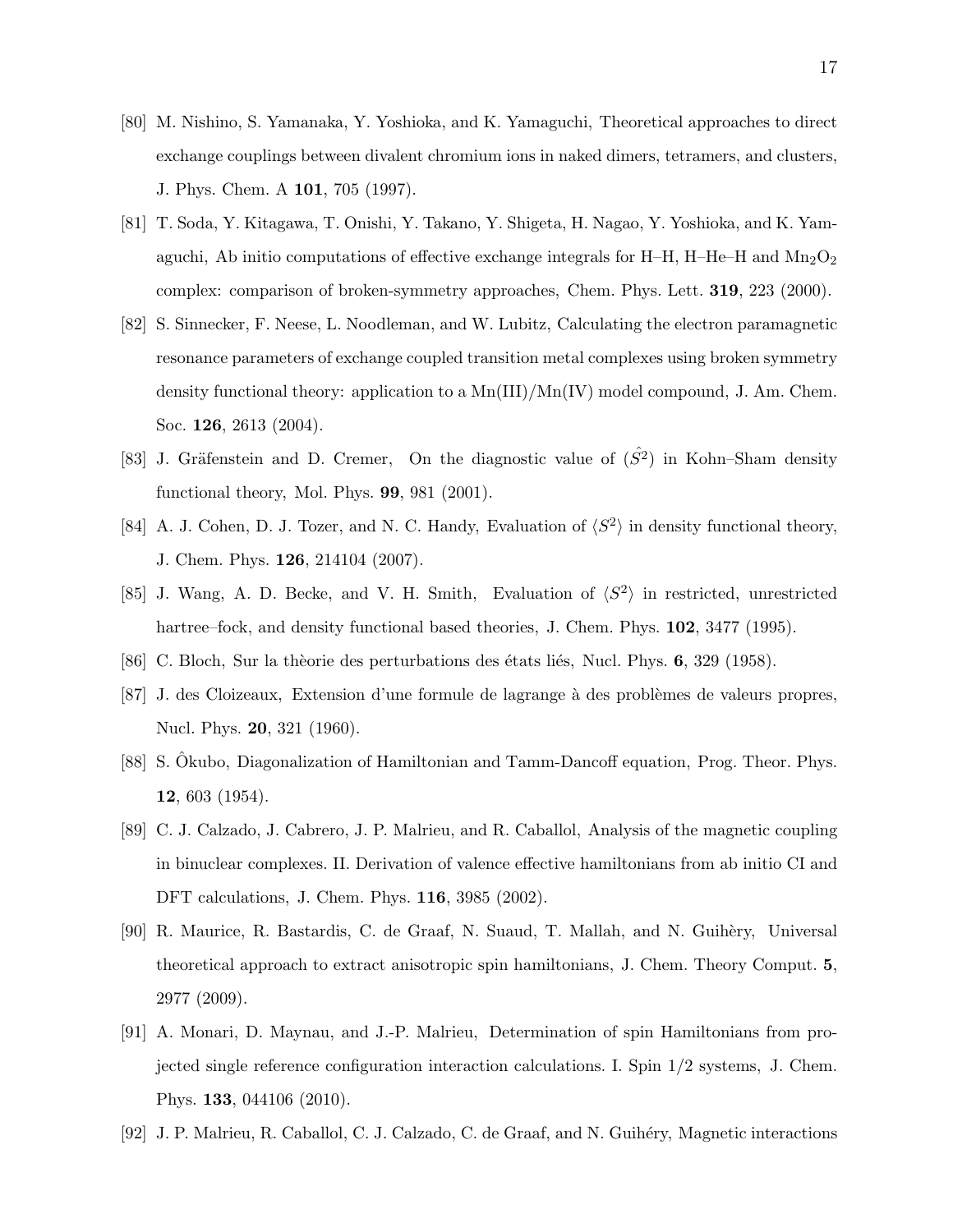in molecules and highly correlated materials: Physical content, analytical derivation, and rigorous extraction of magnetic Hamiltonians, Chem. Rev. 114, 429 (2013).

- [93] N. J. Mayhall and M. Head-Gordon, Computational quantum chemistry for single Heisenberg spin couplings made simple: Just one spin flip required, J. Chem. Phys. 141, 134111 (2014).
- [94] N. J. Mayhall and M. Head-Gordon, Computational quantum chemistry for multiple-site Heisenberg spin couplings made simple: Still only one spin-flip required, J. Phys. Chem. Lett. 6, 1982 (2015).
- [95] P. Pokhilko and A. I. Krylov, Effective Hamiltonians derived from equation-of-motion coupled-cluster wave-functions: Theory and application to the Hubbard and Heisenberg Hamiltonians, J. Chem. Phys. 152, 094108 (2020).
- <span id="page-17-0"></span>[96] P. Pokhilko, D. S. Bezrukov, and A. I. Krylov, Is solid copper oxalate a spin chain or a mixture of entangled spin pairs?, J. Phys. Chem. C 125, 7502 (2021).
- <span id="page-17-1"></span>[97] H. Fukutome, M. Takahashi, and T. Takabe, The unrestricted hartree-fock theory of chemical reactions. IV: Singlet radical states with "antiferromagnetic" spin orderings in four-center exchange reaction of hydrogen molecules, Progr. Theor. Exp. Phys. 53, 1580 (1975).
- <span id="page-17-2"></span>[98] T. M. Henderson, C. A. Jiménez-Hoyos, and G. E. Scuseria, Magnetic structure of density matrices, J. Chem. Theory Comput. 14, 649 (2018).
- <span id="page-17-3"></span>[99] O. Castell, J. Miralles, and R. Caballol, Structural dependence of the singlet-triplet gap in doubly bridged copper dimers: a variational CI calculation, Chem. Phys. 179, 377 (1994).
- <span id="page-17-4"></span>[100] A. Lledós, M. Moreno-Mañas, M. Sodupe, A. Vallribera, I. Mata, B. Martínez, and E. Molins, Bent and linear forms of the  $(\mu$ -oxo)bis[trichloroferrate(III)] dianion: An intermolecular effect–structural, electronic and magnetic properties, Eur. J. Inorg. Chem. 2003, 4187 (2003).
- <span id="page-17-5"></span>[101] N. Orms and A. I. Krylov, Singlet-triplet energy gaps and the degree of diradical character in binuclear copper molecular magnets characterized by spin-flip density functional theory, Phys. Chem. Chem. Phys. 20, 13127 (2018).
- <span id="page-17-6"></span>[102] T. V. Harris, Y. Kurashige, T. Yanai, and K. Morokuma, Ab initio density matrix renormalization group study of magnetic coupling in dinuclear iron and chromium complexes, J. Chem. Phys. 140, 054303 (2014).
- <span id="page-17-7"></span>[103] E. Molins, A. Roig, C. Miravitlles, M. Moreno-Mañas, A. Vallribera, N. Gálvez, and N. Serra, Crystal and molecular structure of  $(BzMegN)^{2+}[Fe_2OCl_6]_2$ , Struct. Chem. 9, 203 (1998).
- <span id="page-17-8"></span>[104] R. Maurice, K. Sivalingam, D. Ganyushin, N. Guih´ery, C. de Graaf, and F. Neese, Theoretical